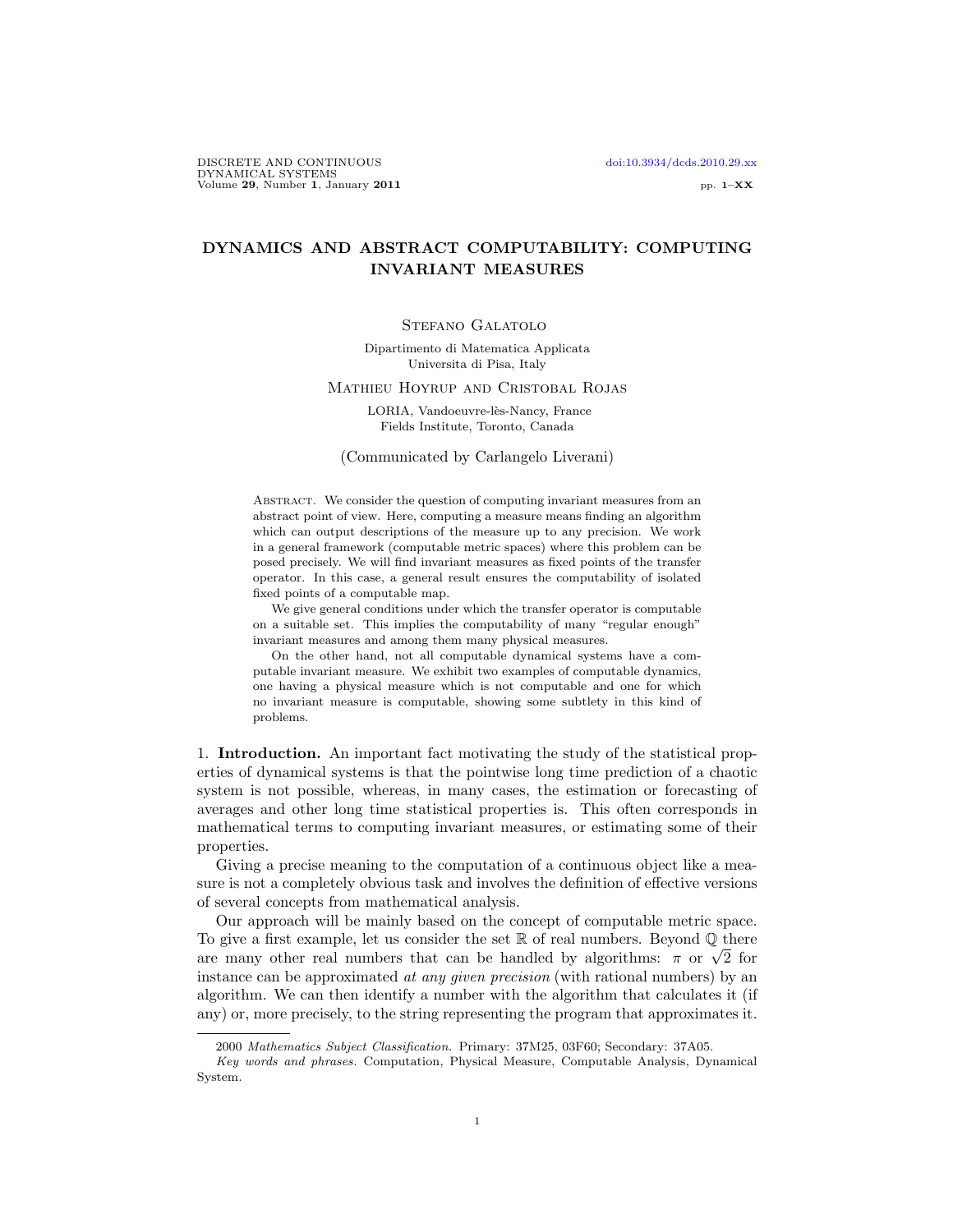This set of points is called the set of computable real numbers and was introduced in the famous paper [\[35\]](#page-19-0).

This kind of construction can be generalized to virtually any other separable metric space, taking a dense countable subset to play the same role as the rationals in the above example. Then, computable (or recursive, or effective) counterparts of most mathematical notions can be defined, and rigorous statements about the algorithmic approximation of abstract objects can be made, obtaining algorithmic versions of many classical theorems (see Section [2\)](#page-4-0). In particular, this general approach gives the possibility to treat computation in measures spaces in a simple way, defining computable measures and computable functions between those spaces (and applying it to transfer operators). This will be the main theme of this paper.

The paper is devoted to the problem of computation of invariant measures in discrete time dynamical systems. By discrete time dynamical system we mean a system  $(X, T)$  were X is a metric space and  $T : X \to X$  is a Borel measurable transformation. Here an invariant measure is a Borel probability measure  $\mu$  on X such that for each measurable set A it holds  $\mu(A) = \mu(T^{-1}(A))$ . Such measures contain information on the statistical behavior of the system  $(X, T)$  and on the possible behavior of averages of observables along typical trajectories of the system. The map T moreover induces a function  $L_T: PM(X) \to PM(X)$ , where  $PM(X)$ is the set of Borel probability measures over X endowed with a suitable metric (for details see Section [2.5\)](#page-10-0).  $L_T$  is called the transfer operator associated to T (definition and basic results about this are reminded in Section [3\)](#page-11-0).

Before entering into details about the computation of measures and invariant measures in particular, we remark that whatever we mean by "approximating a measure by an algorithm", there are only countably many "measure approximating algorithms" whereas, in general, a dynamical system may have uncountably many invariant measures (usually an infinite dimensional set). So, a priori most of them will not be algorithmically describable. This is not a problem because we should put our attention on the most "meaningful" ones. An important part of the theory of dynamical systems is indeed devoted to the understanding of "physically" relevant invariant measures. Informally speaking, these are measures which represent the asymptotic statistical behavior of "many" (positive Lebesgue measure) initial conditions, see Section [3.](#page-11-0) The existence and uniqueness of physical measures is a widely studied problem (see [\[37\]](#page-19-1)), which has been solved for some important classes of dynamical systems. These measures are the good candidates to be computed.

Let us precise the concept of computable measure. As mentioned before, the framework of computable analysis can be applied to abstract metric spaces as the space  $PM(X)$ . A measure  $\mu$  is then *computable* if it is a computable point of this measure space. In this case there is an algorithm such that, for each rational  $\varepsilon$ given as input, outputs a "finitely representable" measure (a finite rational convex combination of Dirac measures supported on "rational" points) which is ε-close to  $\mu$ .

In the literature, there are several works dealing with the problem of approximating invariant measures, more or less informally from the algorithmic point of view (see e.g.  $[29, 25, 27, 31, 15, 16]$  $[29, 25, 27, 31, 15, 16]$  $[29, 25, 27, 31, 15, 16]$  $[29, 25, 27, 31, 15, 16]$  $[29, 25, 27, 31, 15, 16]$  $[29, 25, 27, 31, 15, 16]$  $[29, 25, 27, 31, 15, 16]$  $[29, 25, 27, 31, 15, 16]$  $[29, 25, 27, 31, 15, 16]$  $[29, 25, 27, 31, 15, 16]$ ). In these works the main technique consists in an adequate discretization of the problem. More precisely, in several of the above works the transfer operator associated to the dynamics is approximated by a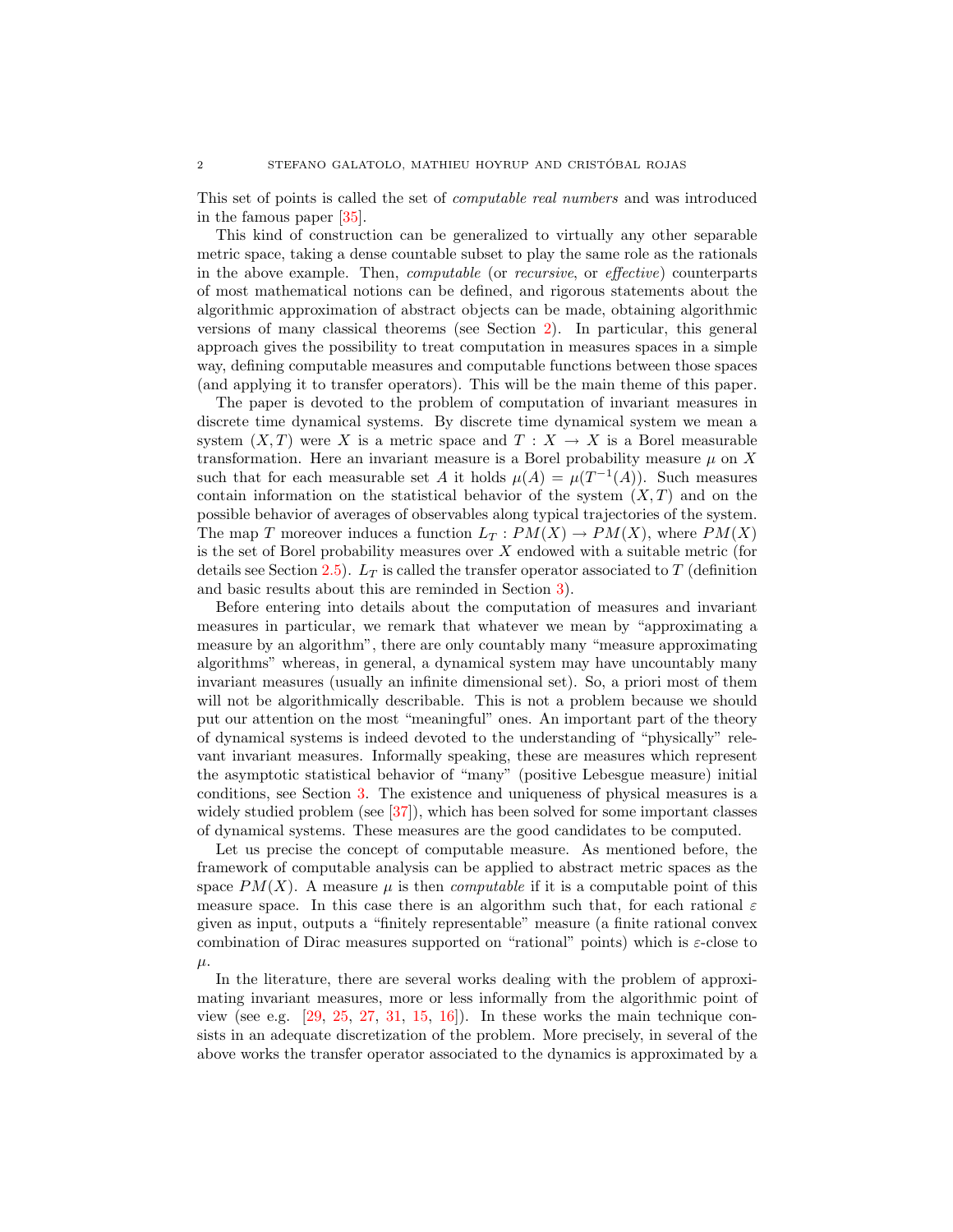finite dimensional one and the problem is reduced to the computation of the corresponding relevant eigenvectors (some effective convergence result then validates the quality of the approximation).

Another strategy to face the problem of computation of invariant measures consist in following the way the measure  $\mu$  can be constructed and check that each step can be realized in an effective way. In some interesting examples we can obtain the physical measure as limit of iterates of the Lebesgue measure  $\mu = \lim_{n \to \infty} L_T^n(m)$ where m is the Lebesgue measure and  $L_T$  is the transfer operator associated to T. To prove computability of  $\mu$  the main point is to recursively estimate the speed of convergence to the limit. This sometimes can be done using the decay of correlations (see [\[20\]](#page-19-6) where computability of physical measures in uniformly hyperbolic systems is proved in this way, see [\[22\]](#page-19-7) for general relations between convergence of measures and decay of correlations with a point of view similar to the one of the present paper).

Let us illustrate the main results of the paper. The pair  $(X, T)$  is called a computable dynamical system, provided  $X$  is a computable metric space and  $T$ :  $X \to X$  a computable transformation (for the precise definitions see Section [2.3\)](#page-5-0). In this context, the general problem we are facing can be stated in the following terms:

# <span id="page-2-0"></span>Problem 1.

- a) Given a computable dynamical system  $(X, T)$ , does it admit computable invariant measures?
- b) Can they be found in an algorithmic way, starting from the description of the system?

We will see that even the above question a) does not always have a positive answer. However, in many interesting situations, both of the above problems can be positively solved.

We will take an abstract point of view finding the interesting invariant measure as a fixed point of the transfer operator, giving general conditions ensuring its computability. The main tool for this purpose will be the following statement (we give it informally, see Theorems [3.1](#page-13-0) and [3.2](#page-13-1) for precise statements).

**Theorem A** Let X be a computable metric space and  $T$  a function which is computable on  $X \setminus D$ . Let us consider the dynamical system  $(X, T)$ .

i)  $L_T$  is computable on the set of measures

$$
PM_D(X) := \{ \mu \in PM(X) : \mu(D) = 0 \}.
$$

ii) If there is a recursively compact set of probability measures  $V \subset PM(X)$  such that for every  $\mu \in V$ ,  $\mu(D) = 0$  holds, then every invariant measure isolated (for the weak topology) in  $V$  is computable.

The precise meaning of computability on  $X \setminus D$  will be given in Section [2.3.](#page-5-0) Intuitively, the meaning of the above proposition is that: if the function  $T$  is computable outside some singular set  $D$  (the discontinuity set for instance) and if we can find a set  $V$  of measures giving no weight to the set  $D$  (some class of regular measures e.g.) which contains only one invariant measure, then this measure can be computed.

We observe that in our statement we do not need any hyperbolicity assumption on the system.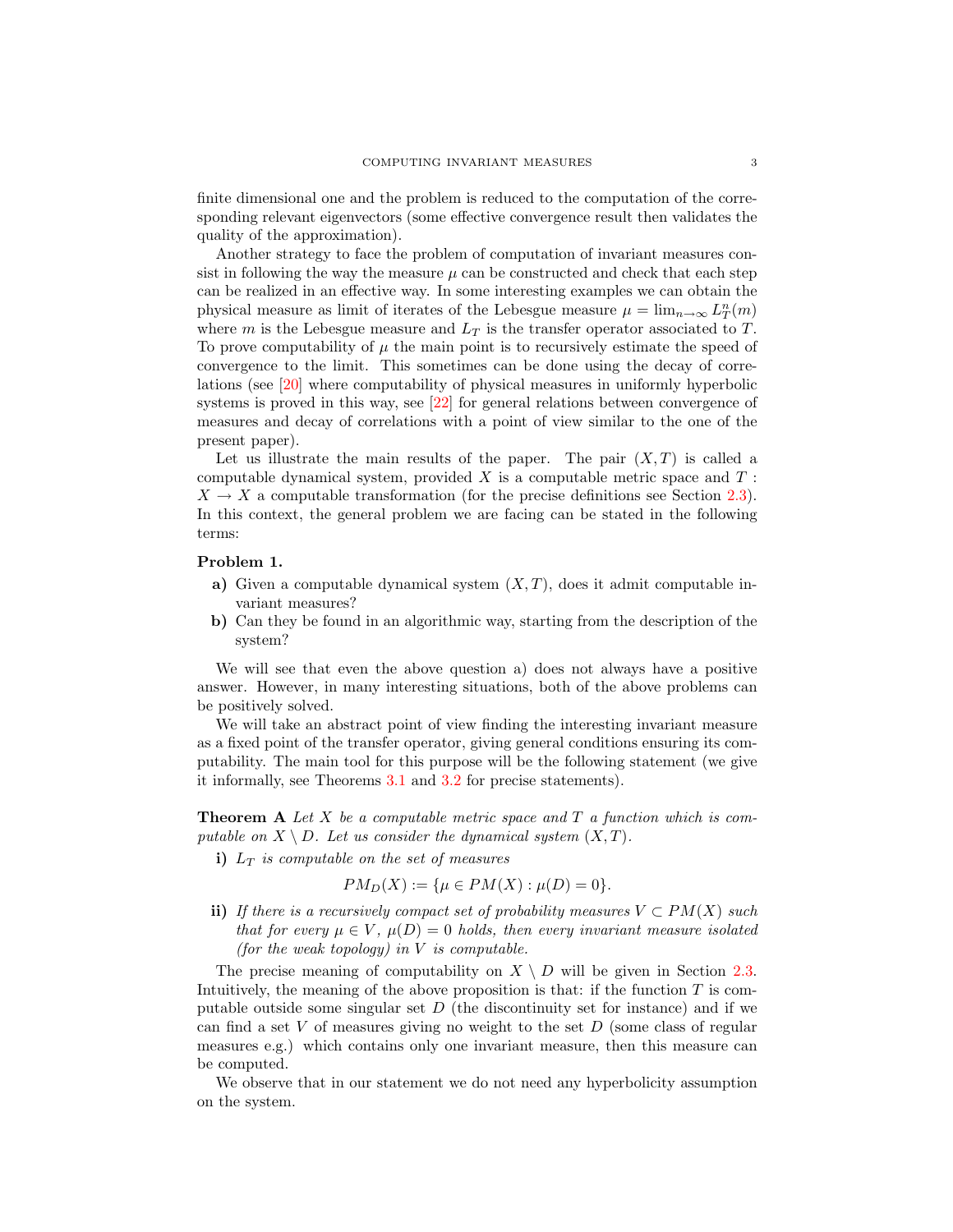As a consequence, physical measures are computable in many examples of computable systems (uniquely ergodic systems, piecewise expanding maps, systems having an indifferent fixed point and many other systems having a unique absolutely continuous invariant measure, see Theorem [3.2](#page-13-1) and Propositions [9,](#page-14-0) [10\)](#page-14-1).

Observe that any object which is "computable" in some way (as  $T, V, \mu$  in the theorem) admits a finite description (a finite program). Item ii) in Theorem A is actually uniform: there is a single algorithm which takes finite descriptions of T and V and which, as soon as the hypothesis in Theorem A are satisfied and  $\mu$  is a unique invariant measure in V, outputs a finite description of  $\mu$  (see Remark [6](#page-13-2)) and the above item b) of Problem [1\)](#page-2-0). Observe that the algorithm cannot decide whether or not the hypotheses are satisfied, but computes the measure whenever they are fulfilled.

After such general statements, one could conjecture that, in computable dynamical systems, physical measures are always computable. Surprisingly, this is not true and reveals some subtlety about the general problem of computing an invariant measure. In section [4](#page-15-0) we will see that:

Examples There exists a computable dynamical system having no computable measure at all. Moreover, there exists a computable dynamical system on the unit interval having a single physical measure which is not computable.

The interest of the second example comes from the fact that any computable map of the interval must have a computable fixed point, and hence a computable invariant measure. The example shows that important invariant measures can still be missed.

To further motivate these results, we finally remark that from a technical point of view, computability of the considered invariant measure is a requirement in several results about relations between computation, probability, randomness and pseudorandomness (see e.g. [\[3,](#page-18-2) [19,](#page-19-8) [20,](#page-19-6) [21\]](#page-19-9)).

1.1. Plan of the paper. In Section [2](#page-4-0) we give a compact and self-contained introduction to the prerequisites about computable analysis which are necessary to work with dynamical systems on metric spaces, as well as some general statements about solutions of equations on metric spaces which will be used to "find" the interesting invariant measures as fixed points of the transfer operator (Theorem [3\)](#page-9-0). At the end of that section we develop the computable treatment of the space of probability measures on a given (computable) metric space. Some of the results presented there are new and should be of independent interest. Their usefulness is demonstrated in the next sections.

In Section [3](#page-11-0) we start considering dynamical systems. A direct application of the results of the previous section allows us to establish general assumptions under which the transfer operator is computable (on a suitable subset, Theorem [3.1\)](#page-13-0).

We then use the framework and tools introduced before to face Problem [1.](#page-2-0) We prove Theorem A above (which also becomes a simple application of previous results) and show how to apply it in order to prove the computability of many interesting invariant measures.

In Section [4](#page-15-0) we construct the two counter-examples already announced.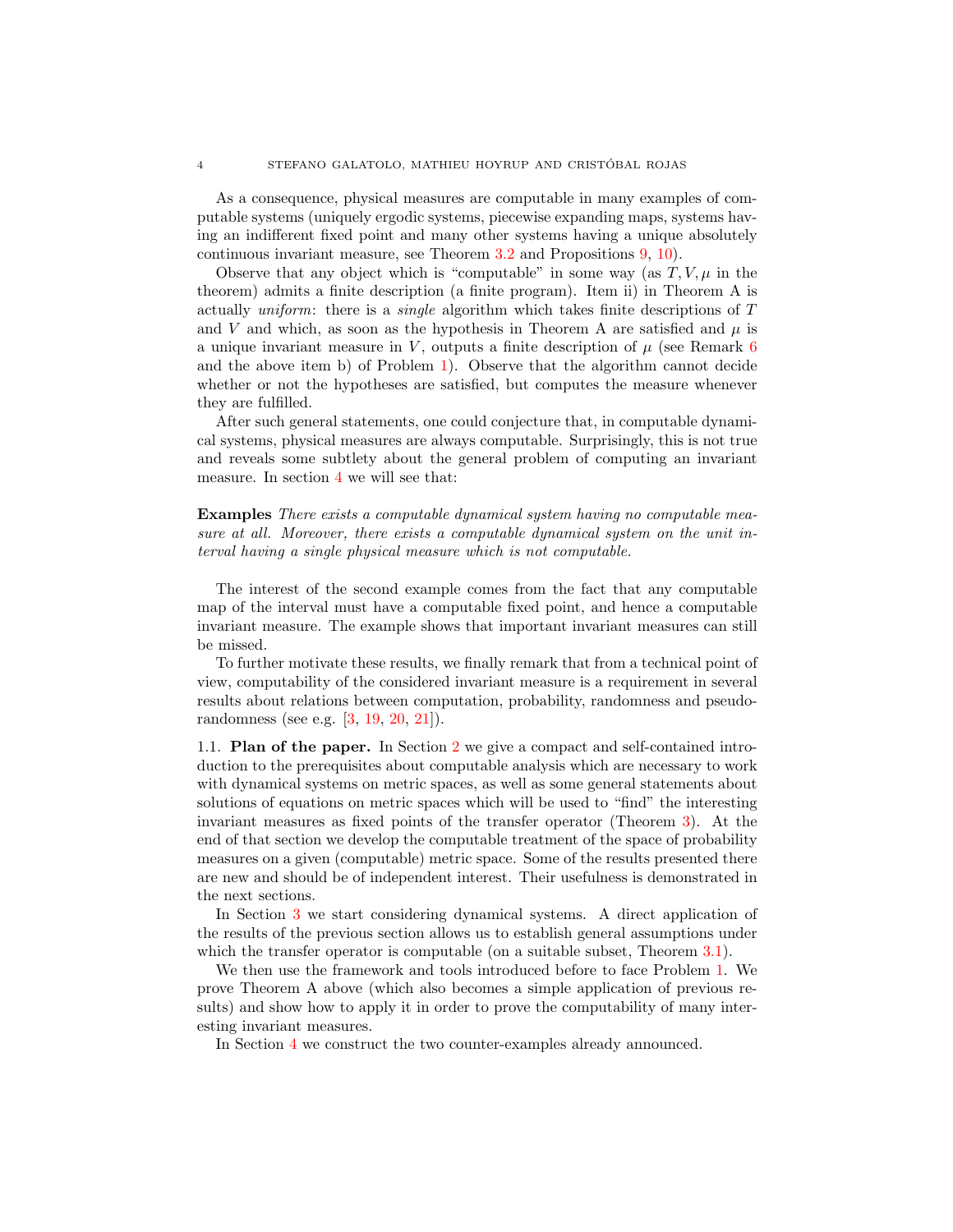### <span id="page-4-0"></span>2. Preliminaries on algorithmic theory.

2.1. Analysis and computation. A way to approach several problems from mathematical analysis by computational tools is to approximate the "infinite" mathematical objects (elements of non countable sets, as real numbers or functions) involved in the problem by some algorithm which constructs an approximating sequence of "finite" objects (rational numbers, polynomials with rational coefficients) which are "treatable" by the computer. Usually, the algorithm has to manipulate and decide questions about the various mathematical objects involved, and convergence results should be provided in order to choose the suitable level of accuracy for the finite approximation. The actual implementation of the algorithm and the various decisions are, in most cases, subject to round-off errors which can produce additional approximation errors, wrong decisions or undecidable situations if the error is not considered rigorously (how to decide  $x \geq y$  when  $x = y$  but  $x, y$  are known only up to some precision?). Sometimes, estimates for these errors can be obtained under suitable conditions, but this is in general a further and often nontrivial task (see e.g. [\[6\]](#page-18-3)). In this paper we will work in a framework where the algorithmic abilities of the computer to represent and manipulate infinite mathematical objects are taken into account from the beginning. In this framework (often referred to as Computable Analysis) one can rigorously determine which objects can be algorithmically approximated at any given accuracy (these will be called computable objects), and which cannot.

Here, the word computable is used, but may be adapted to each particular situation: for instance, "computable" functions from  $\mathbb N$  to  $\mathbb N$  are called *recursive* functions, a fundamental notion of computability on subsets of  $\mathbb N$  is that of *recursively* enumerable sets, etc.

<span id="page-4-1"></span>2.2. Background from recursion theory. The starting point of recursion theory was to give a mathematical definition making precise the intuitive notions of algorithmic or effective procedure on symbolic objects. Every mathematician has a more or less clear intuition of what can be computed by algorithms.

Several different formalizations have been independently proposed (by Post, Church, Kleene, Turing,  $\ldots$ ) in the 30's, and have proved to be equivalent: they compute the same functions from  $\mathbb N$  to  $\mathbb N$ . This class of functions is now called the class of recursive functions. As an algorithm is allowed to run forever on an input, these functions may be *partial*, i.e. not defined everywhere. The *domain* of a recursive function is the set of inputs on which the algorithm eventually halts. A recursive function whose domain is  $N$  is said to be *total*. For formal definitions see for example [\[32\]](#page-19-10).

The notion of recursive function induces directly an important computability notion on the class of subsets of  $\mathbb{N}$ : a set of natural numbers is said to be **recursively** enumerable (r.e. for short) if it is the range of some partial recursive function. That is, if there exists an algorithm listing (or enumerating) the set. If the complement of a r.e. set is also r.e., then the set is said to be **recursive**. It is easy to see that a set  $E \subset \mathbb{N}$  is r.e. if and only if there is an algorithm to **semi-decide** whether a given integer  $n$  belongs to  $E$  or not. In other words, the algorithm halts on input n if and only if  $n \in E$ . Let  $(E_i)_{i \in \mathbb{N}}$  be a family of r.e. subsets of N. We say that  $E_i$  is r.e. **uniformly in i** if there is a single recursive function  $\varphi$  such that  $E_i = \{\varphi(i, n) : n \in \mathbb{N}\}\.$  More generally, computability notions for different classes of objects (reals, open sets) will be defined in the following form: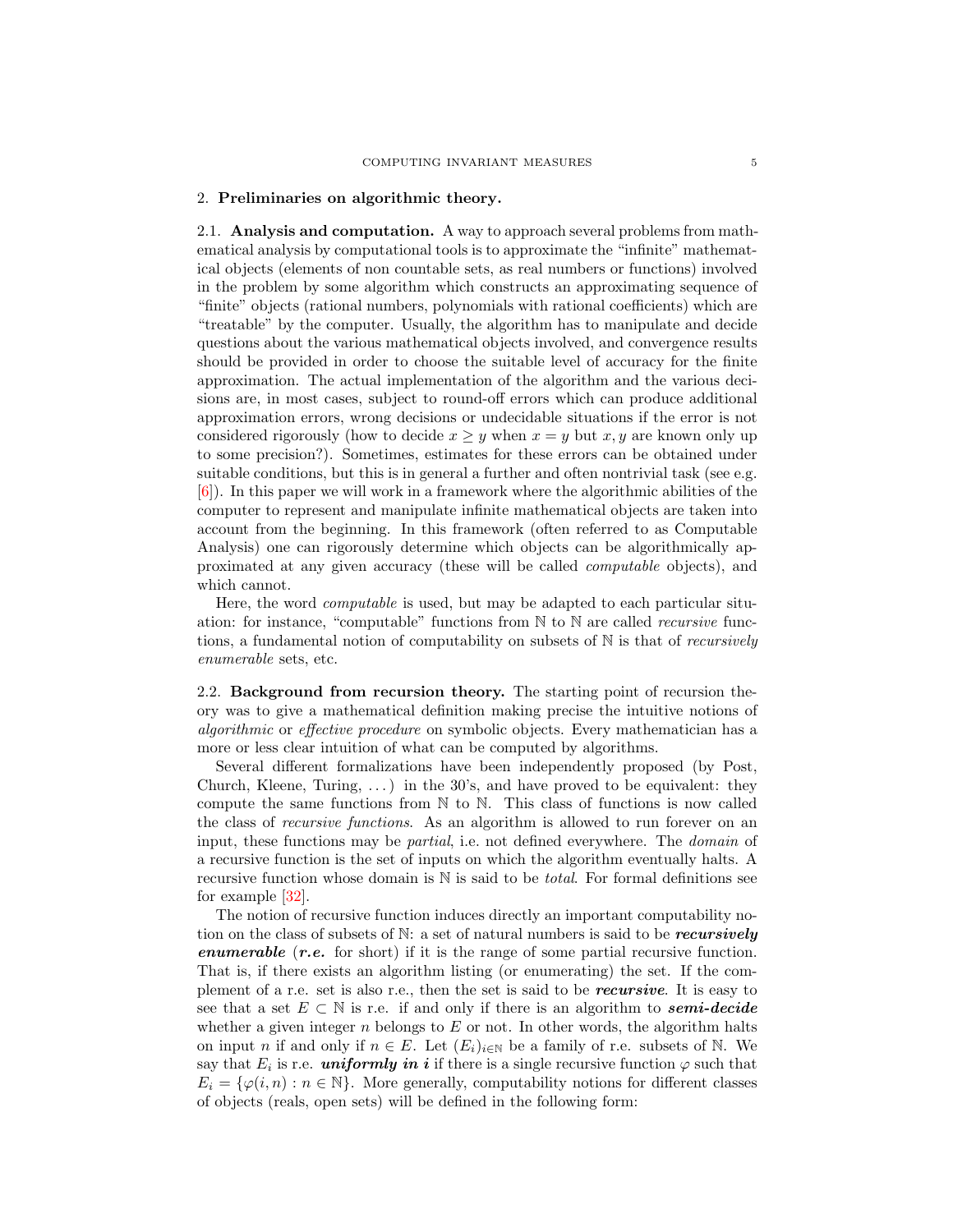object x is computable if there is a (partial or total) recursive function  $\varphi$  which computes  $x$  in some sense.

and for each of them, a uniform version will be implicitly defined (and intensively used in the paper) by:

objects from a family  $(x_i)_{i\in\mathbb{N}}$  are *uniformly* computable if there is a single (total or partial) recursive function  $\varphi$  such that  $\varphi(i,.)$  computes  $x_i$  for each i.

Strictly speaking, recursive functions only work on natural numbers, but this can be extended to the objects (thought of as "finite" objects) of any countable set, once a numbering of its elements has been fixed. Such a set together with its numbering will be called a **numbered set**. For instance, the set  $\mathbb Q$  of rational numbers can be injectively numbered  $\mathbb{Q} = \{q_0, q_1, \ldots\}$  (turning it into a numbered set) in an effective way: the number i of a rational  $a/b$  can be computed from a and b, and vice versa. We fix such a numbering. A set of rational numbers  $X \subset \mathbb{Q}$  is then r.e., if there is a r.e. set  $E \subset \mathbb{N}$  such that  $X = \{q_n : n \in E\}.$ 

The following notions were introduced by Turing in [\[35\]](#page-19-0).

**Definition 2.1.** Let  $x$  be a real number. We say that:

- x is lower semi-computable if the set  $\{q \in \mathbb{Q} : q < x\}$  is r.e.,
- x is upper semi-computable if the set  $\{q \in \mathbb{Q} : q > x\}$  is r.e.,
- $x$  is *computable* if it is lower and upper semi-computable.

The following classical characterization may be more intuitive: a real number is computable if and only if there exists a recursive function  $\varphi$  computing a sequence of rational numbers which converge exponentially to x, that is,  $|q_{\varphi(i)} - x| < 2^{-i}$ for all  $i$ . We remark that, as there exist subsets of integers which are recursively enumerable but not recursive, there also exist semi-computable numbers which are not computable. In the following section we will see how these notions can be generalized to separable metric spaces, which inherit the computable structure of R via the metric.

<span id="page-5-0"></span>2.3. Computable metric spaces. In this section we introduce the basic tools of computable analysis on metric spaces. Most of the results of this section and several of the following ones have been obtained by Weihrauch, Brattka, Presser and others in the framework of "Type-2 theory of Effectivity", which is based in the notion of "representation" (infinite binary codes) of mathematical objects. A standard reference book on this approach to Computable Analysis is [\[39\]](#page-19-11), and a specific paper on computability of subsets of metric spaces is [\[8\]](#page-18-4). Our approach to Computable Analysis only uses the notion of recursive function (see subsection [2.2\)](#page-4-1). It is intended to emphasize the fact that computability notions are just the "effective" versions of topological ones. In this way we obtain a theory syntactically familiar to most mathematicians and computability results can be proved in a transparent and compact way.

A computable metric space is a metric space with a dense numbered set such that the distance on this set is algorithmically compatible with the numbering (distances between numbered points can be computed up to arbitrary precision). From this point of view the real line (with euclidean distance) has a natural structure of computable metric space, with the rationals as a numbered set.

**Definition 2.2.** A computable metric space is a triple  $\mathcal{X} = (X, d, \mathcal{S})$ , where

•  $(X, d)$  is a separable metric space,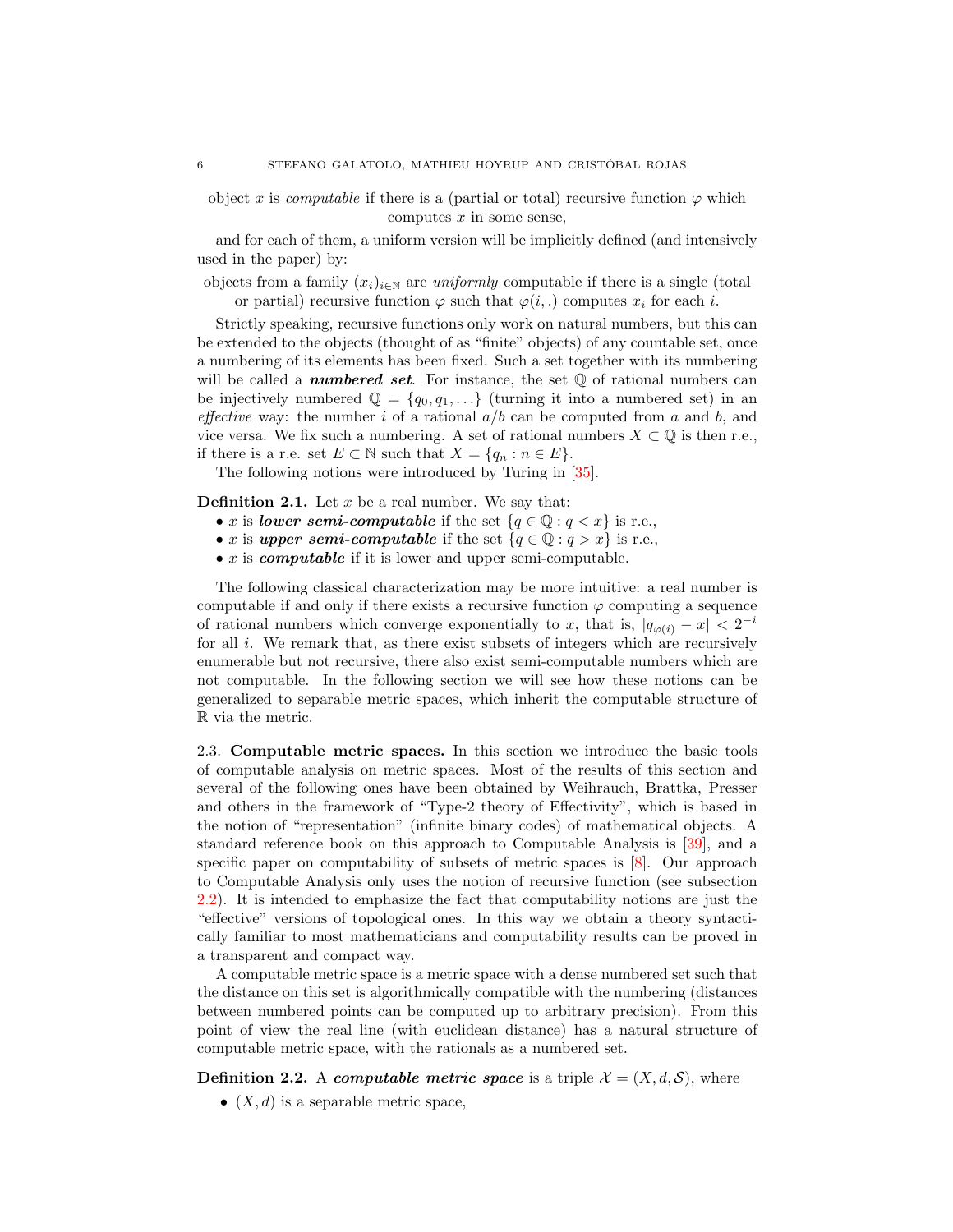- $S = \{s_i : i \in \mathbb{N}\}\$ is a countable dense subset of X with a fixed numbering (the set of *ideal points*).
- the real numbers  $d(s_i, s_j)$  are all computable, uniformly in  $i, j$ .

Cantor spaces, euclidean spaces, functions spaces and manifolds with a suitable metrics can be endowed with the structure of computable metric space.

An *ideal ball* is a metric ball  $B(s,q)$  where  $s \in S$  is an ideal point and q is a positive rational number. The numberings of S and  $\mathbb{Q} \cap (0, +\infty)$  induce some canonical effective numbering  $\mathcal{B} = \{B_n : n \in \mathbb{N}\}\$  of the set of ideal balls.

Let  $(X, d, \mathcal{S})$  be a computable metric space. The computable structure of X assures that the whole space can be "reached" using algorithmic means. Since the set  $S$  is dense, ideal points can approximate any point at any finite precision, and  $\beta$  is a basis of the topology.

**Definition 2.3** (Computable points). A point  $x \in X$  is said to be *computable* if the set of ideal balls containing  $x$  is r.e.

<span id="page-6-0"></span>Remark 1. As in the case of the real numbers we have the following characterization:  $x \in X$  is computable if and only if there is a (total) recursive function  $\varphi$  such that  $d(s_{\varphi(i)}, x) < 2^{-i}$  for all *i*.

Ideal balls are also useful to describe open sets.

**Definition 2.4** (Recursively open sets). We say that the set  $U \subset X$  is *recursively* **open** if there is some r.e. set A of ideal balls such that  $U = \bigcup_{B \in A} B$ . That is, if there is some r.e. set  $E \subseteq \mathbb{N}$  such that  $U = \bigcup_{i \in E} B_i$ .

Observe that the collection of r.e. open sets can be algorithmically enumerated.

## Examples 2.3.1.

- 1. Let  $(U_n)_{n\in\mathbb{N}}$  be a sequence of uniformly recursive open sets. The union  $\bigcup_n U_n$ is a recursively open set.
- 2. Let  $U_1, ..., U_n$  be recursively open sets. Their intersection is recursively open also. This is a uniform operation, in the sense that there is a single algorithm which takes as input the descriptions of a finite list of open sets, and outputs the description of their intersection.

 $\overline{a}$ 

Let  $X, Y$  be two computable metric spaces. To distinguish between ideal balls of X and Y, we use the notations  $B_n^X$ ,  $B_n^Y$ .

**Definition 2.5** (Computable functions). A function  $T : X \rightarrow Y$  is said to be **computable** if  $T^{-1}(B_n^Y)$  is recursively open uniformly in *n*.

It follows that computable functions are continuous. It is easy to see that the distance  $d: X \times X \to \mathbb{R}$  is a computable function. Since we will work with functions that are not necessarily continuous everywhere, we shall consider functions that are computable on some subset of X. More precisely:

**Definition 2.6.** A function T is said to be *computable on*  $C$  ( $C \subset X$ ) if there is a sequence  $U_n^X$  of uniformly recursive open sets such that

$$
T^{-1}(B_n^Y) \cap C = U_n^X \cap C.
$$

The set  $C$  is called the **domain of computability** of  $T$ .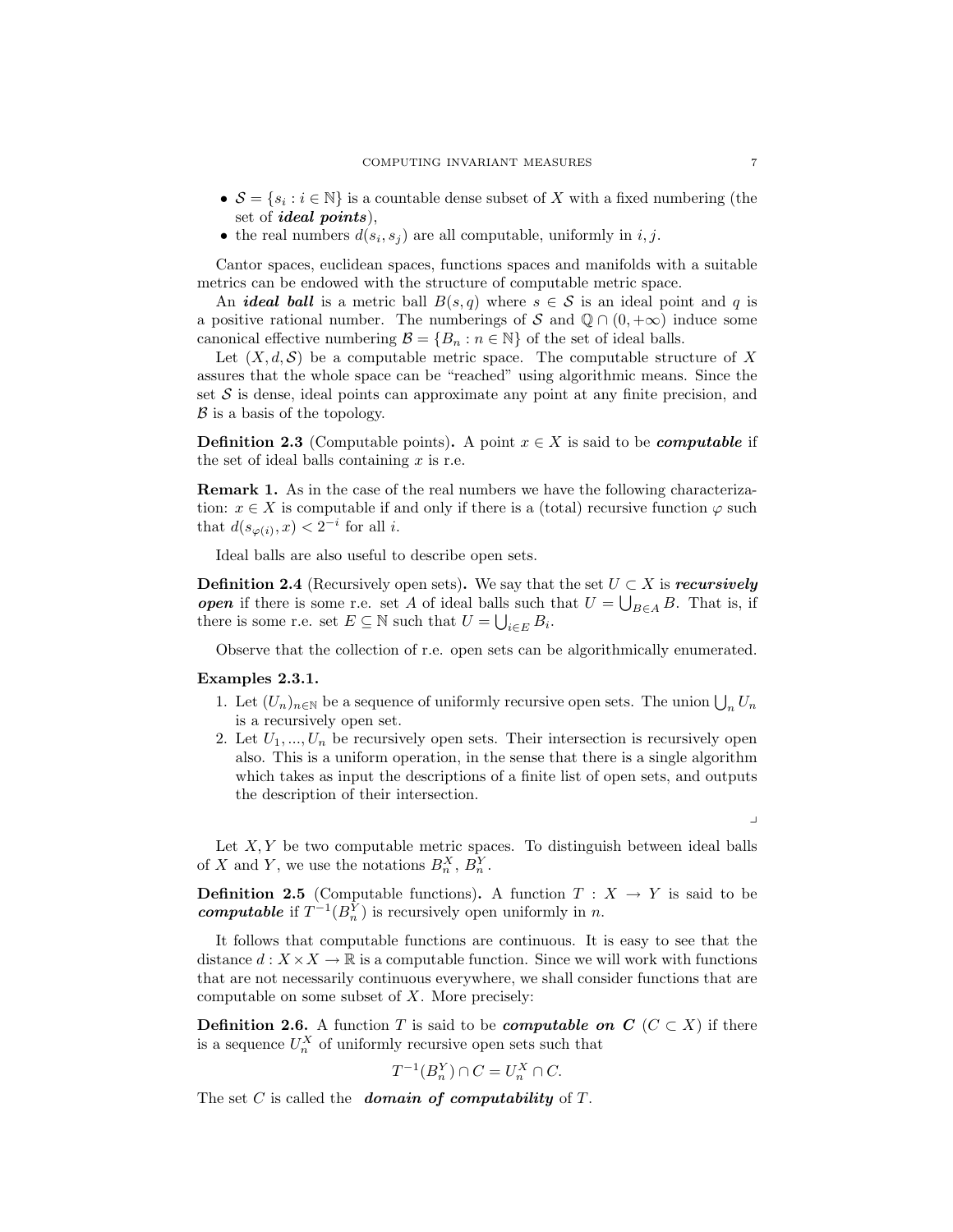**Remark 2.** Intuitively, a function T is computable (on some domain  $C$ ) if there is a computer program which computes  $T(x)$  (for  $x \in C$ ) in the following sense: on input  $\epsilon > 0$ , the program, along its run, asks the user for approximations of x, and eventually halts and outputs an ideal point  $s \in Y$  satisfying  $d(T(x), s) < \epsilon$ . This idea can be formalized, using for example the notion of oracle computation. The resulting notion coincides with the one given in the previous definitions.

Let  $\overline{\mathbb{R}} = \mathbb{R} \cup \{-\infty, +\infty\}$  be the extended real line.

**Definition 2.7** (Lower semi-computable functions). A function  $f: X \to \overline{\mathbb{R}}$  is said to be *lower semi-computable* if  $f^{-1}(q_n, \infty)$  is recursively open uniformly in n.

It is known that there exists a recursive enumeration  $\{f_i : i \in \mathbb{N}\}\)$  of all the nonnegative lower semi-computable functions. From the definition it follows that lower semi-computable functions are lower semi-continuous. Lower semi-computability on  $D$  is defined as for computable functions. A function f is upper semi**computable** if  $-f$  is lower semi-computable. It is easy to see that a real function f is computable if and only if it is upper and lower semi-computable.

Given a probability measure  $\mu$ , we say that a function is *(lower semi-)* computable  $\mu$ -almost everywhere if it is computable on a set of  $\mu$ -measure one.

2.4. Recursively compact sets and approximation of zeros. We will give some general results about zeroes of computable functions. As in many other mathematical situations, to prove the existence of certain solutions we are helped by a suitable notion of compactness. In order for the solution to be computable, we will need a recursive version of compactness. Roughly, a compact set is recursively compact if the fact that it is covered by a finite collection of ideal balls can be tested algorithmically (for equivalence with the  $\epsilon$ -net approach see Definition [2.10](#page-9-1) and Proposition [4\)](#page-9-2). This kind of notion and the related basic results are already present in the literature in various forms (see  $[8]$  for a complete treatment). We give a very compact self contained presentation based on the previously introduced notions.

**Definition 2.8.** A set  $K \subseteq X$  is *recursively compact* if it is compact and there is a recursive function  $\varphi : \mathbb{N}^* \to \mathbb{N}$  such that  $\varphi(i_1, \ldots, i_p)$  halts if and only if  $(B_{i_1}, \ldots, B_{i_p})$  is a covering of K.

**Remark 3.** Let  $U_i$  be the collection of recursively open sets (with its uniform enumeration). It is easy to see that a compact set  $K$  is recursively compact iff the set  $\{i : K \subseteq U_i\}$  is r.e.

Here are some basic properties of recursively compact sets:

<span id="page-7-4"></span>**Proposition 1.** Let  $K$  be a recursively compact subset of  $X$ .

- <span id="page-7-3"></span>1. A singleton  $\{x\}$  is recursively compact if and only if x is a computable point.
- <span id="page-7-0"></span>2.  $X \setminus K$  is recursively open.
- <span id="page-7-1"></span>3. If U is recursively open, then  $K' = K \setminus U$  is recursively compact.
- 4. If  $K'$  is recursively compact then so are  $K \cup K'$  and  $K \cap K'$ .
- 5. If  $f: X \to \mathbb{R}$  is lower semi-computable then so is  $\inf_K f$
- <span id="page-7-2"></span>6. If  $f: X \to \mathbb{R}$  is upper semi-computable then so is  $\sup_K f$
- 7. The diameter of  $K$  is upper semi-computable.

*Proof.* (1)  $x \in B_i \iff \{x\} \subseteq B_i$ . (2)  $X \setminus K = \bigcup_{K \subseteq X \setminus \overline{B}_i} B_i$  where  $B_i = \{x :$  $d(s, x) \leq r$  if  $B_i = B(s, r)$ . (3) One has  $K \setminus U \subseteq V \iff K \subseteq U \cup V$  and  $U \cup V$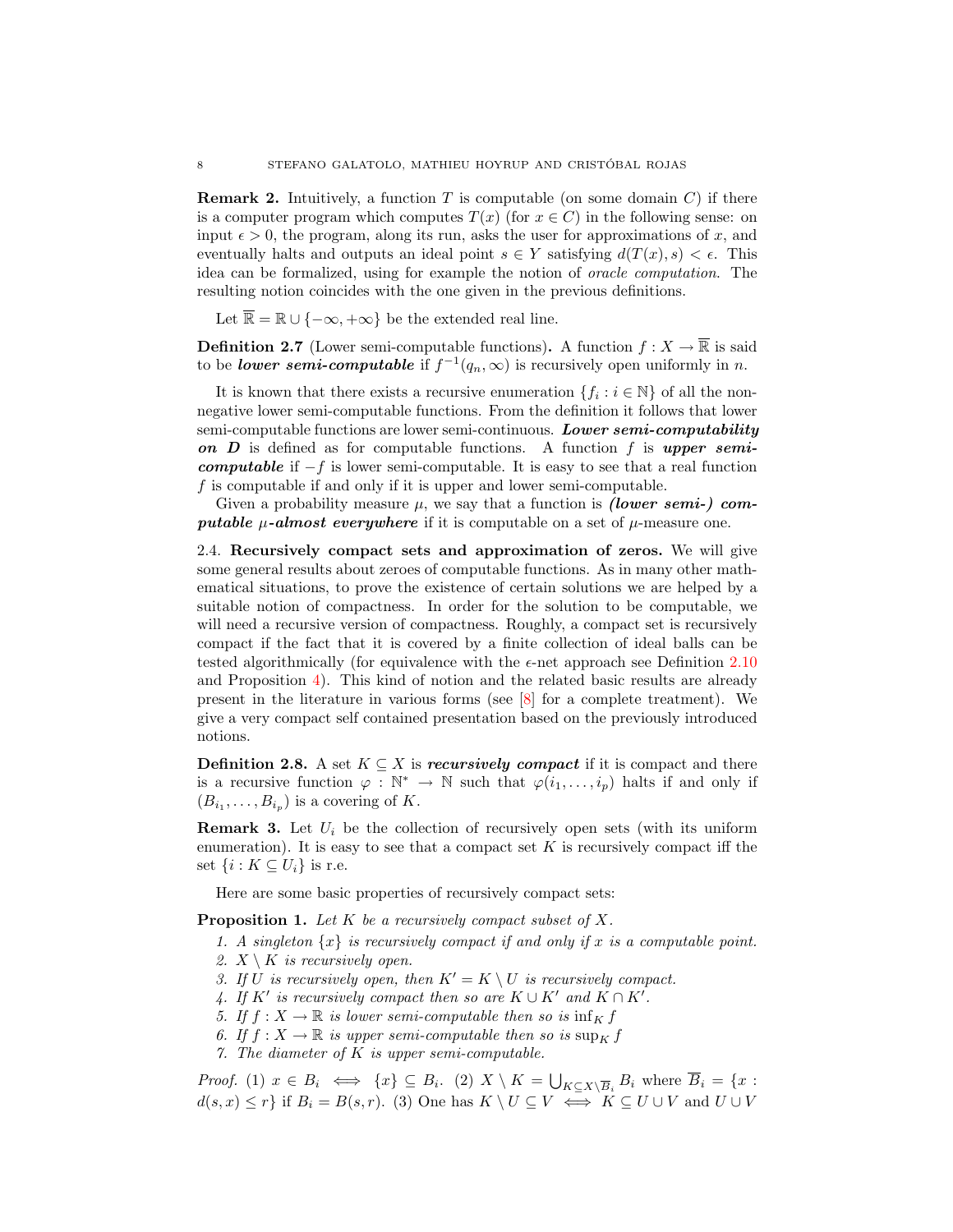is recursively open uniformly in U and V. (4)  $K \cup K' \subset U$  iff  $K \subset U$  and  $K' \subset U$ .  $K \cap K' = K \setminus (X \setminus K')$  and use [\(2\)](#page-7-0) and [\(3\)](#page-7-1). (5)  $\inf_K f = \sup\{q : K \subseteq f^{-1}(q, +\infty)\}.$ (6)  $\sup_K f = \inf\{q : K \subseteq f^{-1}(-\infty, q)\}.$  (7) Apply [\(6\)](#page-7-2) to the computable function  $d: X \times X \to \mathbb{R}$  and the recursive compact set  $K \times K$ .

Remark 4. The arguments are uniform. In point [\(1\)](#page-7-3) for instance, this means that there is an algorithm which takes a program computing  $x$  and outputs a program testifying the recursive compactness of  $\{x\}$ , and vice-versa.

<span id="page-8-1"></span>**Corollary 1.** If  $(K_i)_{i\in\mathbb{N}}$  are uniformly recursively compact sets, then so is  $\bigcap_{i\in\mathbb{N}} K_i$ .

Proof. The complements of recursively compact sets are recursively open. Then by Proposition [1,](#page-7-4) part [\(3\)](#page-7-1) the set  $\bigcap_{i\in\mathbb{N}} K_i = K_0 \setminus (\bigcup_{i>0} K_i^c)$  is recursively compact.

It is important to remark that a recursively compact set needs not contain computable points. This will be used in section [4.](#page-15-0)

<span id="page-8-2"></span>**Proposition 2.** There exists a nonempty recursively compact set  $K \subset [0,1]$  containing no computable point.

*Proof.* Let  $I_n$  be an enumeration of all the rational intervals and  $\epsilon > 0$  be a rational number. Consider an enumeration  $\varphi_i$  of all the partial recursive functions. Put  $E = \{i \geq 1 : \varphi_i(i) \text{ halts and } |I_{\varphi_i(i)}| < \epsilon 2^{-i}\}.$  E is a r.e. subset of N. Let  $U = \bigcup_{i \in E} I_i: \lambda(U) \leq \sum_{i \in E} \epsilon 2^{-i} \leq \epsilon.$  Let  $x \in [0,1]$  be a computable real number. There is a total recursive function  $\varphi_i$  such that  $|I_{\varphi_i(n)}| < \epsilon 2^{-n}$  and  $x \in I_{\varphi_i(n)}$  for all n, so  $i \in E$  and  $x \in U$ . Hence U contains all computable points. As [0, 1] is recursively compact, so is  $K = [0, 1] \setminus U$ . recursively compact, so is  $K = [0, 1] \setminus U$ .

The following proposition is an elementary example of how many statements about topology and calculus on metric spaces can be easily translated to the computable setting.

<span id="page-8-0"></span>**Proposition 3** (Stability by computable functions). Let  $f : K \subseteq X \rightarrow Y$  be a function computable on a recursively compact set K. Then  $f(K)$  is recursively compact.

*Proof.* Let  $U_n^Y$  be an enumeration of all the recursively open sets of Y. As f is computable on K, there are uniformly recursively open sets  $V_n \subseteq X$  such that  $f^{-1}(U_n^Y) \cap K = V_n \cap K$ . The set  $f(K)$  is recursively compact because the relation  $f(K) \subseteq U_n^Y$  is semi-decidable. Indeed,  $f(K) \subseteq U_n^Y \iff K \subseteq f^{-1}(U_n^Y) \iff K \subseteq$  $V_n$ .

Remark that the argument is uniform: if  $(K_i)_{i\in\mathbb{N}}$  is a sequence of uniformly recursively compact subsets of X on which f is computable, then  $(f(K_i))_{i\in\mathbb{N}}$  is a sequence of uniformly recursively compact subsets of Y. We will say that  $f(K)$  is recursively compact uniformly in K.

As a first simple example of application, we observe that in some cases the global attractor of a (computable) dynamical system can be approximated by an algorithm.

**Corollary 2.** Let X be a recursively compact computable metric space and  $T$  a computable dynamics on it. Then the set:

$$
\Lambda := \bigcap_{n \ge 0} T^n(X)
$$

is recursively compact.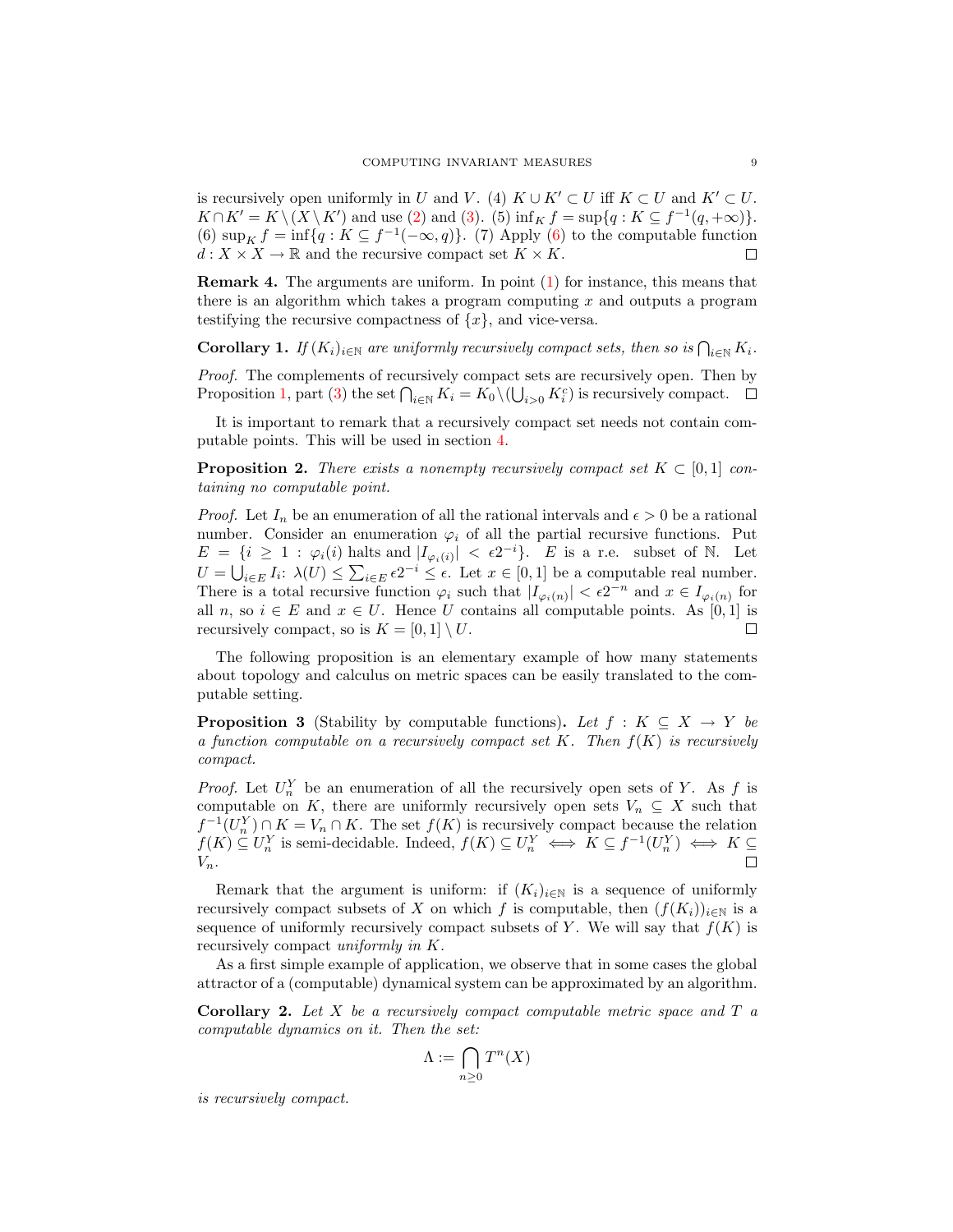Proof. Apply Proposition [3](#page-8-0) and Corollary [1.](#page-8-1)

As said before, we will compute invariant measures by approximating the fixed points of the transfer operator. There is a well known result stating computability of isolated zeros (and then fixed points) of computable functions (see [\[38\]](#page-19-12), and [\[12\]](#page-18-5)). We will need the following more general version, applicable to any metric space. Observe that in this version, the function need not be everywhere computable, but only on some compact subset where we are looking for the solution.

<span id="page-9-3"></span>**Theorem 2.9.** Let K be a recursively compact subset of X and  $f: X \to \mathbb{R}$  be a function computable on K. Then every isolated (in K) zero of f is computable.

*Proof.* Let  $x_0$  be an isolated zero of f. Let  $B(s, r)$  be an ideal ball containing  $x_0$ such that the only zero of f lying in  $\overline{B}(s, r) \cap K$  is  $x_0$ . The set  $N = \{x : f(x) \neq 0\}$  $0\} \cup \{x : d(x, s) > r\}$  is recursively open in K (that is,  $N \cap K = U \cap K$  with U recursively open), so  $\{x_0\} = K \setminus N = K \setminus U$  is recursively compact by Proposition 1. Hence,  $x_0$  is a computable point. [1.](#page-7-4) Hence,  $x_0$  is a computable point.

<span id="page-9-4"></span>Remark 5. Observe that the argument is uniform in f and an ideal ball isolating the zero (if the zero is unique in  $K$  the ball is not needed). In particular, there is an algorithm which takes a finite description of  $f$  and the ball and outputs the corresponding zero.

<span id="page-9-0"></span>**Corollary 3.** Let K be a recursively compact subset of X and  $f: X \to X$  be a function computable on K. Then every isolated  $(in K)$  fixed point of f is computable.

*Proof.* Apply the preceding theorem to the function  $g : X \to \mathbb{R}$  defined by  $g(x) = d(x, f(x))$ .  $d(x, f(x)).$ 

We will use the following characterization of recursive compactness, by means of effective  $\epsilon$ -nets.

<span id="page-9-1"></span>**Definition 2.10.** A computable metric space is **recursively precompact** if there is a total recursive function  $\varphi : \mathbb{N} \to \mathbb{N}^*$  such that for all  $n, \varphi(n)$  computes a  $2^{-n}$ -net: that is  $\varphi(n) = (i_1, \ldots, i_p)$  where  $(s_{i_1}, \ldots, s_{i_p})$  is a  $2^{-n}$ -net.

Here is a computable version of a classical theorem:

<span id="page-9-2"></span>**Proposition 4.** Let  $X$  be a computable metric space.  $X$  is recursively compact if and only if it is complete and recursively precompact.

*Proof.* If X is recursively compact then we define the following algorithm: it takes n as input, then enumerates all the  $(i_1, \ldots, i_p)$ , and tests whether

$$
(B(s_{i_1}, 2^{-n}), \ldots, B(s_{i_p}, 2^{-n}))
$$

is a covering of  $X$  (this is possible by recursive compactness). As  $X$  is compact, hence precompact, such a covering exists and will be eventually enumerated: output it. The algorithm makes X recursively precompact.

Suppose that  $X$  is complete and recursively precompact. Let us consider a collection  $(B(s_1, q_1), \ldots, B(s_k, q_k))$  of ideal balls: we claim that  $(B(s_1, q_1), \ldots, B(s_k, q_k))$ covers X if and only if there exists n such that each point s of the  $2^{-n}$ -net given by recursive precompactness lies in a ball  $B(s_i, q_i)$  satisfying  $d(s, s_i) + 2^{-n} < q_i$ . The procedure which enumerates all the  $n$  and semi-decides this halts if and only if the initial sequence of balls covers  $X$ . We leave the proof of the claim to the reader (take n such that  $2^{-n}$  is less than the Lebesgue number of the finite covering).  $\Box$ 

 $\Box$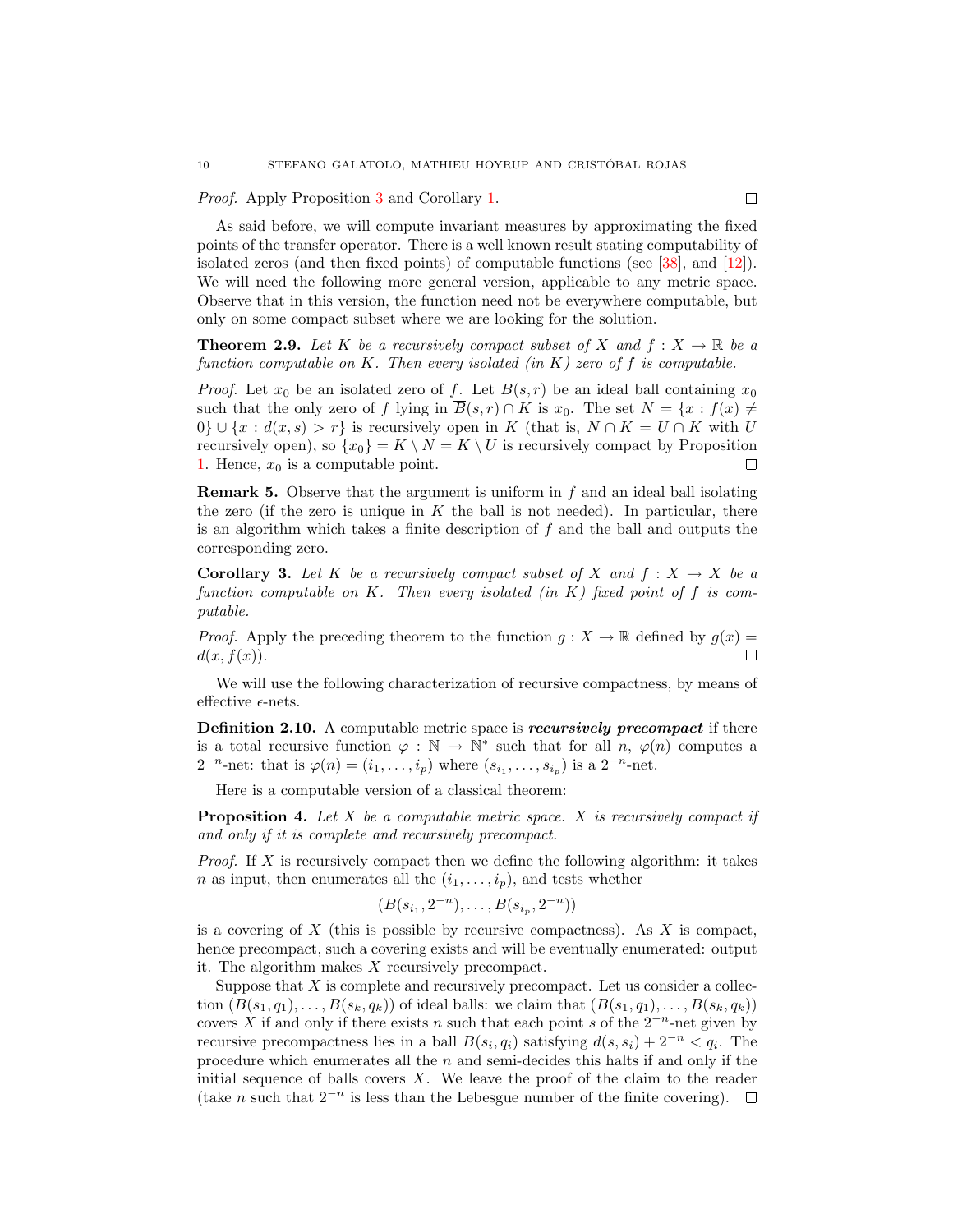<span id="page-10-0"></span>2.5. Computable measures. Let us consider the space  $PM(X)$  of Borel probability measures over X. Let  $C_0(X)$  be the set of real-valued bounded continuous functions on  $X$ . We recall the notion of weak convergence of measures:

**Definition 2.11.**  $\mu_n$  is said to be **weakly convergent** to  $\mu$  if  $\int f d\mu_n \to \int f d\mu$  for each  $f \in C_0(X)$ .

Let us introduce the Wasserstein-Kantorovich distance between measures. Let  $\mu_1$  and  $\mu_2$  be two probability measures on X and consider:

$$
W_1(\mu_1, \mu_2) = \sup_{f \in 1 \text{-}\text{Lip}(X)} \left| \int f \, \mathrm{d}\mu_1 - \int f \, \mathrm{d}\mu_2 \right|
$$

where 1-Lip $(X)$  is the space of functions on X having Lipschitz constant less than one. We remark that since adding a constant to the test function  $f$  does not change the above difference  $\int f d\mu_1 - \int f d\mu_2$ , the supremum can be taken over the set of 1-Lipschitz functions mapping a distinguished ideal point  $s_0$  to 0. The distance  $W_1$ has the following useful properties which will be used in the following.

<span id="page-10-1"></span>**Proposition 5** (see [\[1\]](#page-18-6) Prop 7.1.5).

- 1.  $W_1$  is a distance and if X is bounded, separable and complete, then  $PM(X)$ with this distance is a separable and complete metric space.
- 2. If X is bounded, a sequence is convergent for the  $W_1$  metrics if and only if it is convergent for the weak topology.
- 3. If X is compact  $PM(X)$  is compact with this topology.

Item (1) has an effective version:  $PM(X)$  inherits the computable metric structure of X. Indeed, given the set  $\mathcal{S}_X$  of ideal points of X we can naturally define a set of ideal points  $\mathcal{S}_{PM(X)}$  in  $PM(X)$  by considering finite rational convex combinations of the Dirac measures  $\delta_s$  supported on ideal points  $s \in S_X$ . This is a dense subset of  $PM(X)$ . The proof of the following proposition can be found in ([\[24\]](#page-19-13)).

**Proposition 6.** If X bounded then  $(PM(X), W_1, S_{PM(X)})$  is a computable metric space.

A measure  $\mu$  is then computable if there is a sequence  $\mu_n \in \mathcal{S}_{PM(X)}$  converging exponentially fast to  $\mu$  (see Remark [1\)](#page-6-0) in the  $W_1$  metric (and hence for the weak convergence).

The following lemma, which will be very important to us, says that point (3) of Proposition [5](#page-10-1) also has an effective version:

<span id="page-10-2"></span>**Lemma 2.12.** If X is a recursively precompact metric space, then  $PM(X)$  with the  $W_1$  distance is a recursively precompact metric space.

*Proof.* We will show how to effectively find an r−net for each r of the form  $r =$  $\frac{1}{n}, n \in \mathbb{N}$ . Let us consider the set  $S_r = \{\frac{k}{n}, 0 \le k \le n\}$  subdividing the unit intervals in equal segments. Let us also consider an r-net  $N_r = \{x_1, ... x_m\}$  constructed by recursive compactness of X. Now let us consider the set  $\Upsilon_r$  of measures with support in  $N_r$  given by

$$
\Upsilon_r = \{k_1 \delta_{x_1} + \dots + k_m \delta_{x_m} \text{ s.t. } k_i \in S_r , k_1 + \dots + k_m = 1\}.
$$

This is a 2r net in  $PM(X)$ . To see this let us consider a probability measure  $\mu$  on X. Let  $C_1 = B(x_1, r)$  and  $C_i = B(x_i, r) \setminus (B(x_1, r) \cup ... \cup B(x_{i-1}, r))$  for  $i > 1$ .  $\{C_i : 1 \leq 1 \leq m\}$  is a partition of the space. We concentrate the mass of every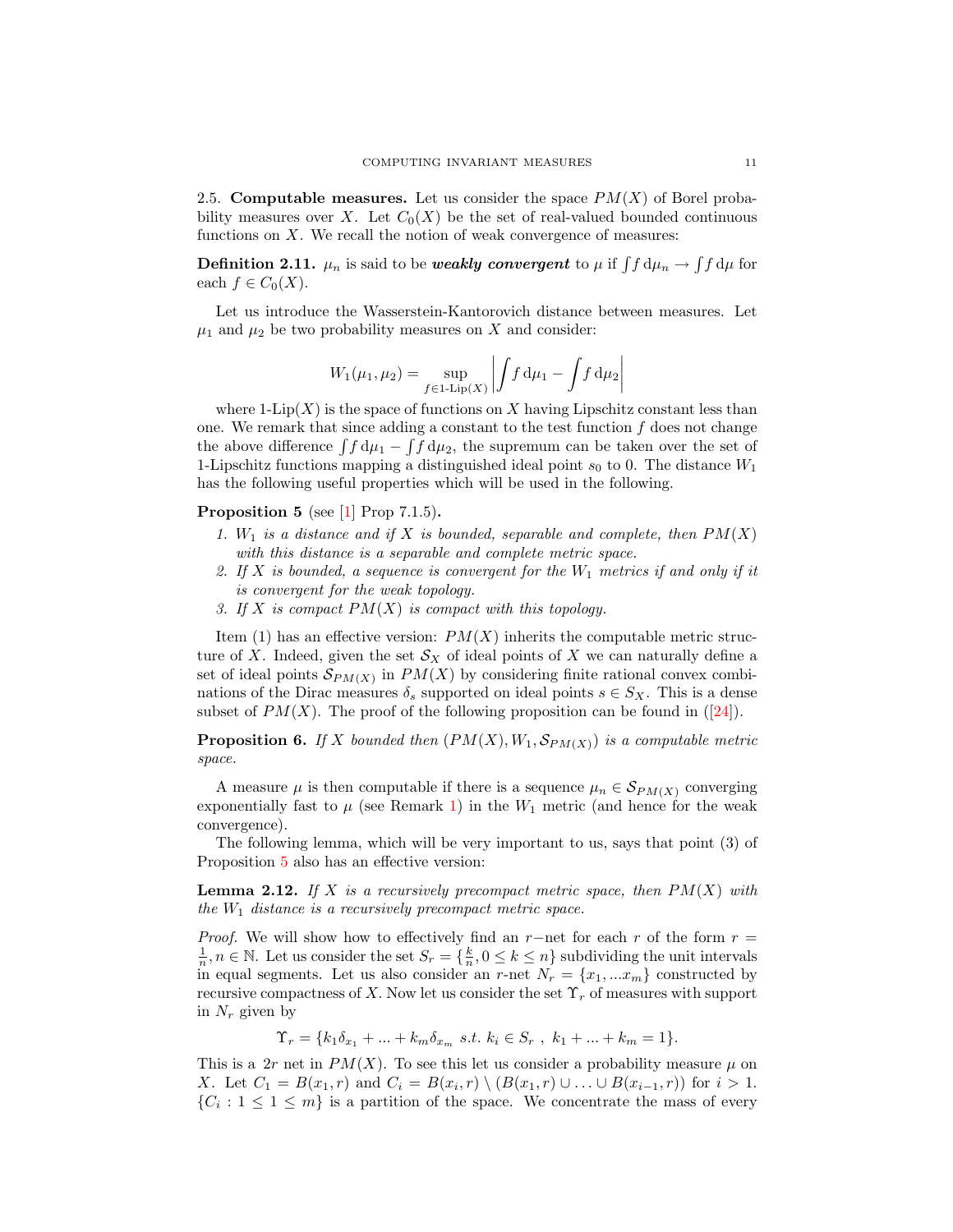cell  $C_i$  into the point  $x_i$ : let  $\mu'$  be the measure defined by  $\mu' = \sum_i \mu(C_i) \delta_{x_i}$ . As  $C_i \subseteq B(x_i, r), W_1(\mu, \mu') \le \sum_i \mu(C_i)r = r.$ 

Now  $\mu'$  has the same support as the measures in  $\Upsilon_r$  and there is  $\nu \in \Upsilon_r$  such that  $| \int f d\mu' - \int f d\nu | \leq r$  (recall that  $r = 1/n$ ) for each  $f \in 1$ -Lip(X), hence  $W_1(\mu', \nu) \le r$  and then  $W_1(\mu, \nu) \le 2r$  and this proves the statement.

We recall that the nonnegative lower semi-computable functions on  $X$  can be recursively enumerated: let  $f_i$  be such an enumeration. The computability of a measure can be characterized this way (see [\[24\]](#page-19-13), Corollary 4.3.1):

<span id="page-11-1"></span>**Lemma 2.13.** Let  $X$  be a bounded computable metric space and  $C$  be any subset of  $PM(X)$ .

- <span id="page-11-3"></span>1. the functions  $\mu \mapsto \int f_i \, d\mu$  are lower semi-computable, uniformly in i,
- 2.  $\mu \in PM(X)$  is computable iff the numbers  $\int f_i d\mu$  are lower semi-computable, uniformly in i,
- <span id="page-11-4"></span>3. L :  $PM(X) \to PM(X)$  is computable on C iff the functions  $\mu \mapsto \int f_i dL(\mu)$ are lower semi-computable on C, uniformly in i.

An interesting remark about computable measures is that they must have computable points in the support. This will be used in section [4.1.](#page-16-0)

<span id="page-11-5"></span>**Proposition 7.** If  $\mu$  is a computable probability measure, then there exist computable points in the support of  $\mu$ .

*Proof.* The sequence of functions  $f_i := 1_{B_i}$  (the indicator functions of ideal balls) are uniformly lower semi-computable. By Lemma [2.13,](#page-11-1) the numbers  $\int f_i d\mu = \mu(B_i)$ are uniformly lower semi-computable. Hence, the set  $E = \{B_i : B_i \cap \text{supp}(\mu) \neq \emptyset\}$  ${B_i : \mu(B_i) > 0}$  is recursively enumerable. From any ideal ball  $B = B(s, q) \in E$ , we can effectively construct a decreasing sequence of ideal closed balls intersecting  $\text{supp}(\mu)$ , and whose radius decrease exponentially fast to zero. Their intersection is a singleton that contains a computable point. □

<span id="page-11-0"></span>3. Computing invariant measures. Let X be a metric space,  $T : X \mapsto X$  a Borel measurable map and  $\mu$  a T-invariant Borel probability measure. A set A is called T-invariant if  $T^{-1}(A) = A \pmod{0}$ . The system  $(X, T, \mu)$  is said to be ergodic if each T-invariant set has total or null measure. In such systems the famous Birkhoff ergodic theorem says that time averages computed along  $\mu$ -typical orbits coincides with space average with respect to  $\mu$ . More precisely, for any  $f \in L^1(X, \mu)$ it holds

<span id="page-11-2"></span>
$$
\lim_{n \to \infty} \frac{S_n^f(x)}{n} = \int f \, \mathrm{d}\mu,\tag{3.1}
$$

for  $\mu$  almost each  $x$ , where  $S_n^f = f + f \circ T + \ldots + f \circ T^{n-1}$ .

This shows that in an ergodic system, the statistical behavior of observables, under typical realizations of the system is given by the average of the observable made with the invariant measure.

We say that a point x belongs to the basin of an invariant measure  $\mu$  if [\(3.1\)](#page-11-2) holds at x for each bounded continuous f. In case  $X$  is a manifold (possibly with boundary), a physical measure is an invariant measure whose basin has positive Lebesgue measure (for more details and a general survey see [\[37\]](#page-19-1)).

In the applied literature the most common method to simulate or understand the above statistical behaviors is to compute and study some trajectory. This method has three main theoretical problems which motivate the search of another approach: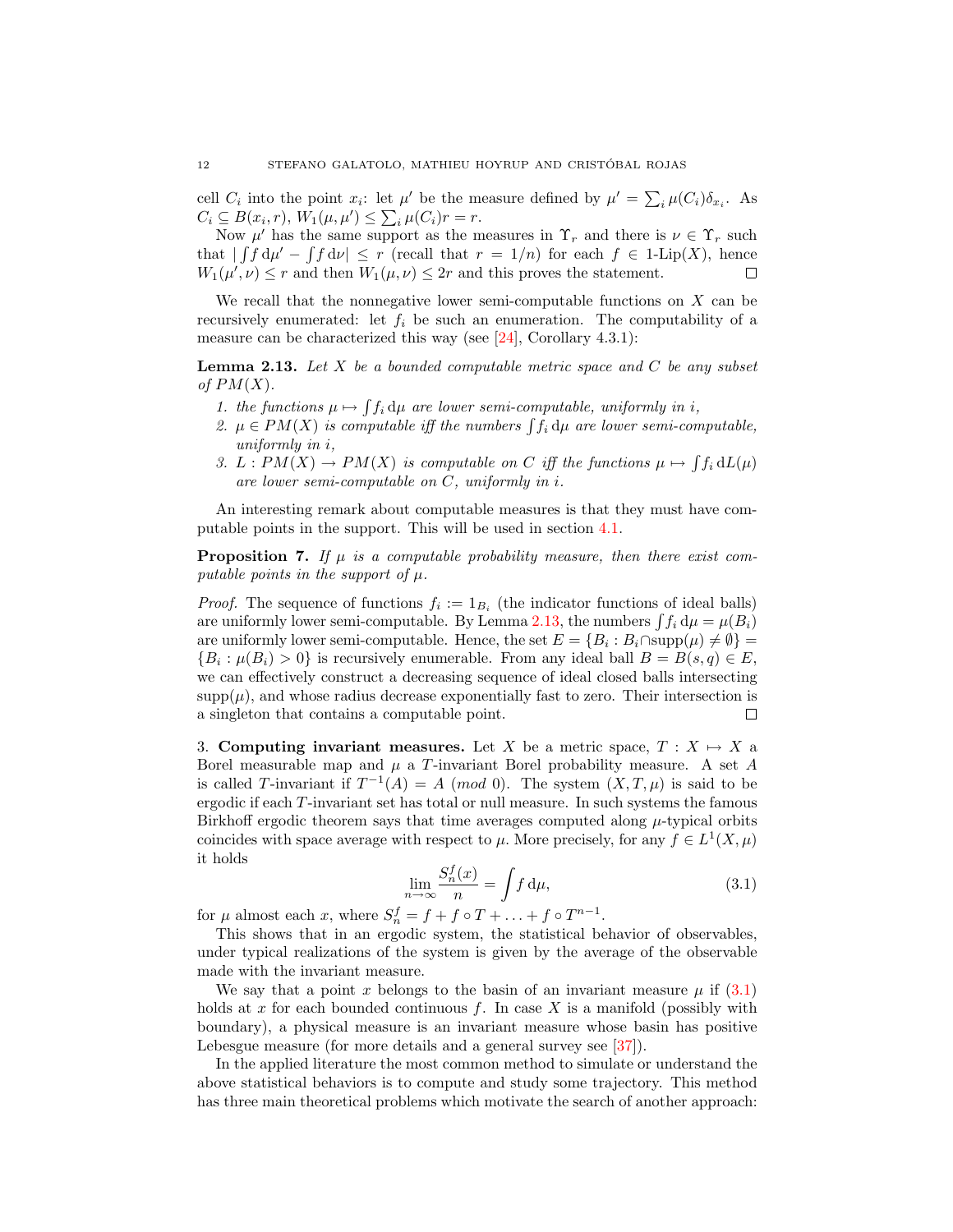- numerical errors,
- typicality of the sample,
- how many iteration are necessary?

The first (and widely known) problem is the amplification of the numerical error (if the system is sensitive to initial conditions as most interesting systems are). Here the shadowing results are often invoked to justify the correctness of simulations, but rigorous results are proved only for a small class of systems (see e.g. [\[30\]](#page-19-14)) and moreover the mere existence of a shadowing orbit does not say anything about its typicality (see e.g. [\[6,](#page-18-3) [7\]](#page-18-7) for a further discussion on numerical errors).

The second problem is indeed that this method should compute, in order to be useful, a trajectory which shows the "typical" behavior of the system: a behavior which takes place with large or full probability. The main problem here is the fact that the set of initial conditions the computer has access to, being countable, has probability zero. Hence, there is no guarantee that what we see on the screen is typical in some sense. On the contrary, in a chaotic system, typical orbits are far from being describable by a finite program. It is true for example that in an ergodic system having positive entropy  $h$ , a typical n-steps orbit segment needs approximatively a program which is  $hn$  bits long to be described (up some approximation  $\epsilon$ , see e.g. [\[10\]](#page-18-8) for the original result or [\[18,](#page-19-15) [21\]](#page-19-9) for a version in the framework of computable analysis). We remark, however, that if one looks for points which behave as typical ones for Birkhoff averages (hence they look typical with respect to some particular aspect) there are some rigorous results partly supporting this way to proceed: in several classes of systems there are computable initial conditions which are typical with respect to Birkhoff averages (see [\[20\]](#page-19-6) for a precise result).

The third problem however remains. Even if one finds a program describing a typical orbit of the system, how many iterations should be considered to be close to the limit behavior, so that the orbit represents the invariant measure up to a certain approximation? Although this problem can be approached rigorously in some cases (see  $[11, 2]$  $[11, 2]$  e.g.) we will not adopt this point of view. We will study the system's statistical behavior by directly computing the invariant measure as fixed points of a certain transfer operator.

3.1. The transfer operator. A function  $T$  between metric spaces naturally induces a linear function  $L_T$  between probability measure spaces. This function  $L_T$ is linear and is called transfer operator (associated to  $T$ ). Measures which are invariant for  $T$  are fixed points of  $L_T$ .

Let us consider a computable metric space  $X$  and a measurable function  $T$ :  $X \to X$ . Let us also consider the space  $PM(X)$  of Borel probability measures on X.

Let us define the function  $L_T: PM(X) \to PM(X)$  by duality in the following way: if  $\mu \in PM(X)$  then  $L_T(\mu)$  is such that

$$
\int f \, \mathrm{d} L_T(\mu) = \int f \circ T \, \mathrm{d}\mu
$$

for each  $f \in C(X)$ . In the next sections, invariant measures will be found as solutions of the equation  $W_1(\mu, L(\mu)) = 0$ . To apply Theorem [2.9](#page-9-3) and Corollary  $3$  to this equation we need that L be computable. We remark that if T is not continuous then L is not necessarily continuous (this can be realized by applying L to some delta measure placed near a discontinuity point) hence not computable. Still, we have that  $L$  is continuous (and its modulus of continuity is computable)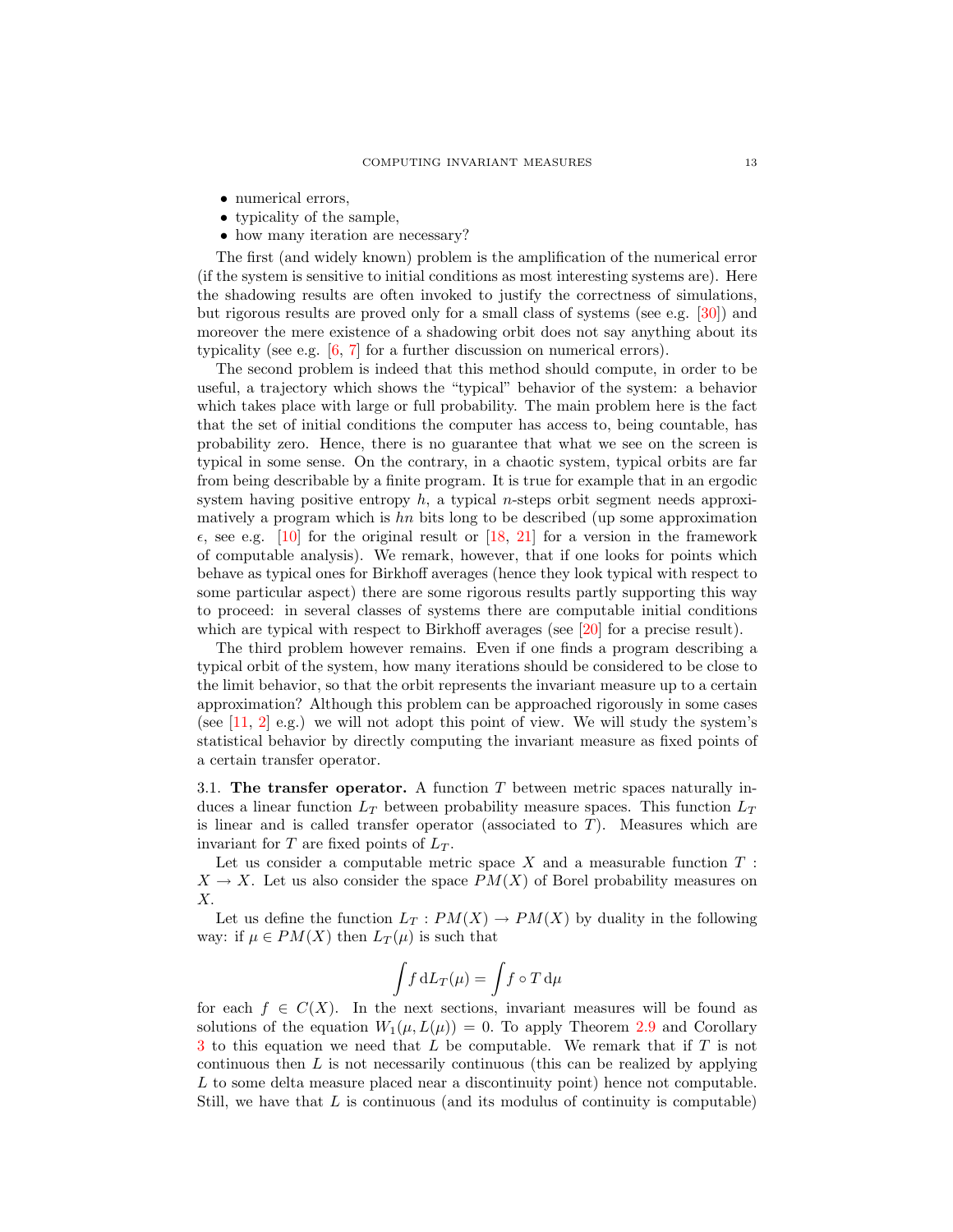at all measures  $\mu$  which are "far enough" from the discontinuity set D. This is technically expressed by the condition  $\mu(D) = 0$ .

<span id="page-13-0"></span>**Theorem 3.1.** Let X be a computable metric space and  $T : X \to X$  be a function which is computable on  $X \setminus D$ . Then  $L_T$  is computable on the set of measures

$$
PM_D(X) := \{ \mu \in PM(X) : \mu(D) = 0 \}. \tag{3.2}
$$

*Proof.* By Lemma [2.13,](#page-11-1) we have to prove that the function  $\mu \mapsto \int f_i dL_T(\mu) =$  $\int f_i \circ T d\mu$  is lower semi-computable on  $PM_D(X)$ , uniformly in i. The difficulty here comes from the fact that the functions  $f_i \circ T$  are not lower semi-computable on the whole space anymore, but only on  $X \setminus D$ . We overcome this way: for each  $i$ , we construct a function  $g_i$ , which is lower semi-computable on the whole space, and that coincides with  $f_i \circ T$  on  $X \setminus D$ . The construction is as follows: let  $U_n$  be uniformly recursively open sets such that  $(f_i \circ T)^{-1}(q_n, \infty) \setminus D = U_n \setminus D$   $(q_n$  is the enumeration of the rationals). The function  $g_i$  is defined by

$$
g_i(x) = \sup_n q_n 1_{U_n}(x).
$$

The function  $\mu \mapsto \int g_i d\mu$  is lower semi-computable, uniformly in i, by Lemma [2.13,](#page-11-1) item [\(1\)](#page-11-3). For  $\mu \in PM_D(X)$ ,  $\int g_i d\mu = \int f_i \circ T d\mu$  so  $L_T$  is computable on  $PM_D(X)$ , by Lemma [2.13,](#page-11-1) item [\(3\)](#page-11-4).

In particular, if  $T$  is computable on the whole space  $X$  then  $L$  is computable on all  $PM(X)$ .

3.2. Computing invariant "regular" measures. The above tools allow us to ensure the computability of  $L_T$  on a large class of measures. This will enable us to apply Corollary [3](#page-9-0) and see an invariant measure as a fixed point.

<span id="page-13-1"></span>**Theorem 3.2.** Let X be a computable metric space and  $T$  a function which is computable on  $X \setminus D$ . Suppose there is a recursively compact set of probability measures  $V \subset PM(X)$  such that for every  $\mu \in V$ ,  $\mu(D) = 0$  holds. Then every invariant measure isolated in V is computable.

*Proof.* By Theorem [3.1,](#page-13-0)  $L_T$  is computable on V. Since V is recursively compact, Theorem [2.9](#page-9-3) implies the computability of any fixed point  $\mu$  of  $L_T$ , i.e. any Tinvariant measure, that is isolated in V.  $\Box$ 

<span id="page-13-2"></span>Remark 6. This theorem is uniform: there is an algorithm which takes as inputs finite descriptions of T, V and an ideal ball in  $M(X)$  which isolates an invariant measure  $\mu$ , and outputs a finite description of  $\mu$  (see the above proof and Remark [5\)](#page-9-4).

A trivial and general consequence of Theorem [3.2](#page-13-1) is the following:

Corollary 4. If a system as above is uniquely ergodic and its invariant measure  $\mu$ satisfies  $\mu(D) = 0$ , then it is a computable measure.

The main problem in the application of Theorem [3.2](#page-13-1) is the requirement that the invariant measure we are trying to compute be isolated in  $V$ . In general the space of invariant measures in a given dynamical system could be very large (an infinite dimensional convex subset of  $PM(X)$ ). To isolate a particular measure we can restrict and consider a subclass of "regular" measures.

Let us consider the following seminorm: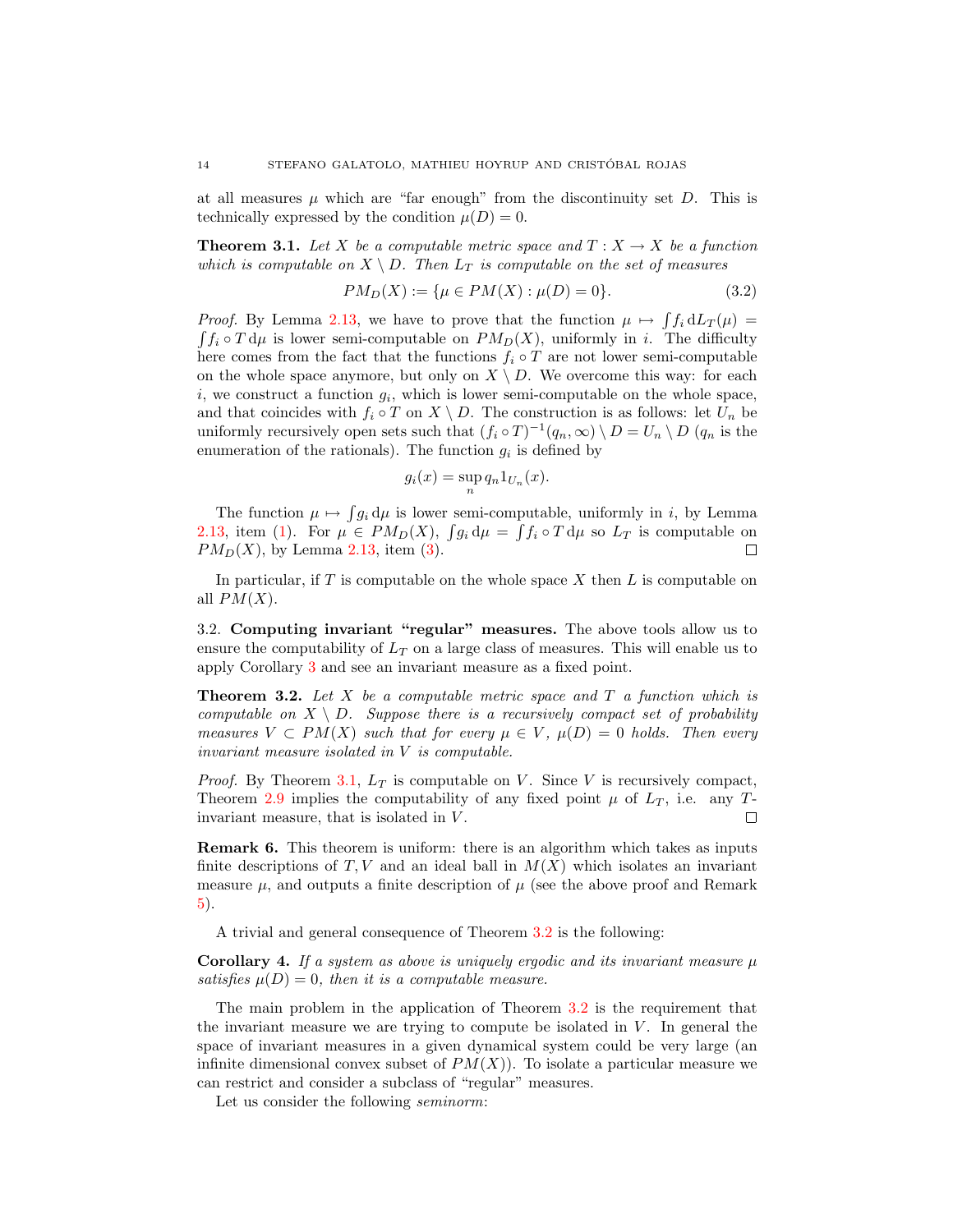$$
\|\mu\|_{\alpha} = \sup_{x \in X, r > 0} \frac{\mu(B(x, r))}{r^{\alpha}}.
$$

<span id="page-14-2"></span>**Proposition 8.** If  $\alpha$  and K are computable and X is recursively compact then

$$
V_{\alpha,K} = \{\mu \in PM(X) : ||\mu||_{\alpha} \le K\}
$$
\n(3.3)

is recursively compact.

*Proof.*  $U = \{ \mu \in PM(X) : ||\mu||_{\alpha} > K \}$  is recursively open. Indeed,  $||\mu||_{\alpha} > K$  iff there exists  $s, r \in S \times \mathbb{Q}$  such that  $\mu(B(s, r)) > Kr^{\alpha}$ . As  $\mu \mapsto \mu(B(s, r))$  is lower semi-computable uniformly in s, r, the sets  $U_{s,r} := \{\mu : \mu(B(s,r)) > Kr^{\alpha}\}\$ are uniformly recursively open subsets of  $PM(X)$ . Hence,  $U = \bigcup_{s,r} U_{s,r}$  is recursively open.

Now,  $V_{\alpha,K} = PM(X) \setminus U$ . As  $PM(X)$  is recursively compact by Lemma [2.12](#page-10-2) and Proposition [4,](#page-9-2) and U is recursively open, then Proposition [1](#page-7-4) item  $(3)$  allows us to conclude.  $\Box$ 

In Theorem [3.2](#page-13-1) we require that  $\mu(D) = 0$  hold. This is automatically true in many examples when the measure is regular and the set  $D$  is reasonably small (we denote by  $dim_H$  the Hausdorff dimension).

<span id="page-14-0"></span>**Proposition 9.** Let X be recursively compact and T be computable on  $X \setminus D$ , with  $dim_H(D) < \infty$ . Then any invariant measure isolated in  $V_{\alpha,K}$  with  $\alpha > dim_H(D)$ is computable.

*Proof.* Let us first prove that  $\mu(D) = 0$  for all  $\mu \in V_{\alpha,K}$ . For all  $\epsilon > 0$ , there is a covering  $(B(x_i, r_i))_i$  of D satisfying  $\sum_i r_i^{\alpha} < \epsilon$ . Hence  $\mu(D) \leq \sum_i \mu B(x_i, r_i) \leq$  $2^{\alpha} K \sum_{i} r_i^{\alpha} \leq 2^{\alpha} K \epsilon$ . As this is true for each  $\epsilon > 0$ ,  $\mu(D) = 0$ .

The result then follows from the fact that  $V_{\alpha,K}$  is recursively compact and Theorem [3.2.](#page-13-1)  $\Box$ 

**Remark 7.** Once again, this is uniform in  $T, \alpha, K$ .

The above general propositions allow us to obtain as a corollary the computability of many absolutely continuous invariant measures. For the sake of simplicity, let us consider maps on the interval.

<span id="page-14-1"></span>**Proposition 10.** If  $X = [0, 1]$ , T is computable on  $X \setminus D$ , with  $dim_H(D) < 1$ and  $(X, T)$  has a unique absolutely continuous invariant measure  $\mu$  with bounded density, then  $\mu$  is computable.

*Proof.* The result follows from Proposition [9](#page-14-0) applied to  $\alpha = 1$  and some  $K \geq ||f||_{L^{\infty}}$ where f is the density of  $\mu$ . Indeed,  $\mu$  is absolutely continuous with bounded density if and only if  $\|\mu\|_1 < \infty$ , and in that case  $\|\mu\|_1 = \|f\|_{L^\infty}$ , so  $V_{1,K}$  contains only one invariant measure.

Let us prove that  $\mu$  is absolutely continuous with bounded density if  $\|\mu\|_1 < \infty$ . Let  $l > ||\mu||_1$ . Let us consider the conditional expectation  $E[\mu|I^n]$  of  $\mu$  to the dyadic n-th grid  $I^n = \{ [k2^{-n}, (k+1)2^{-n}), 0 \le k \le 2^n \}.$ 

Since  $||\mu||_1 = l$ , this a fortiori implies  $0 \leq E[\mu]I^n] \leq l$  a.e. By the Doob's martingale convergence theorem it follows that  $E[\mu|I^n]$  has an a.e. pointwise and  $L^1$  limit f and  $f \leq l$  a.e.. Since f is bounded then it is a density for  $\mu$ .  $\Box$ 

d-dimensional submanifolds of  $\mathbb{R}^n$  can naturally be endowed with a structure of computable metric spaces (see [\[20\]](#page-19-6)). Considering a dyadic grid on  $\mathbb{R}^d$  and chart diffeomorphisms it is straightforward to prove, in the same way as before: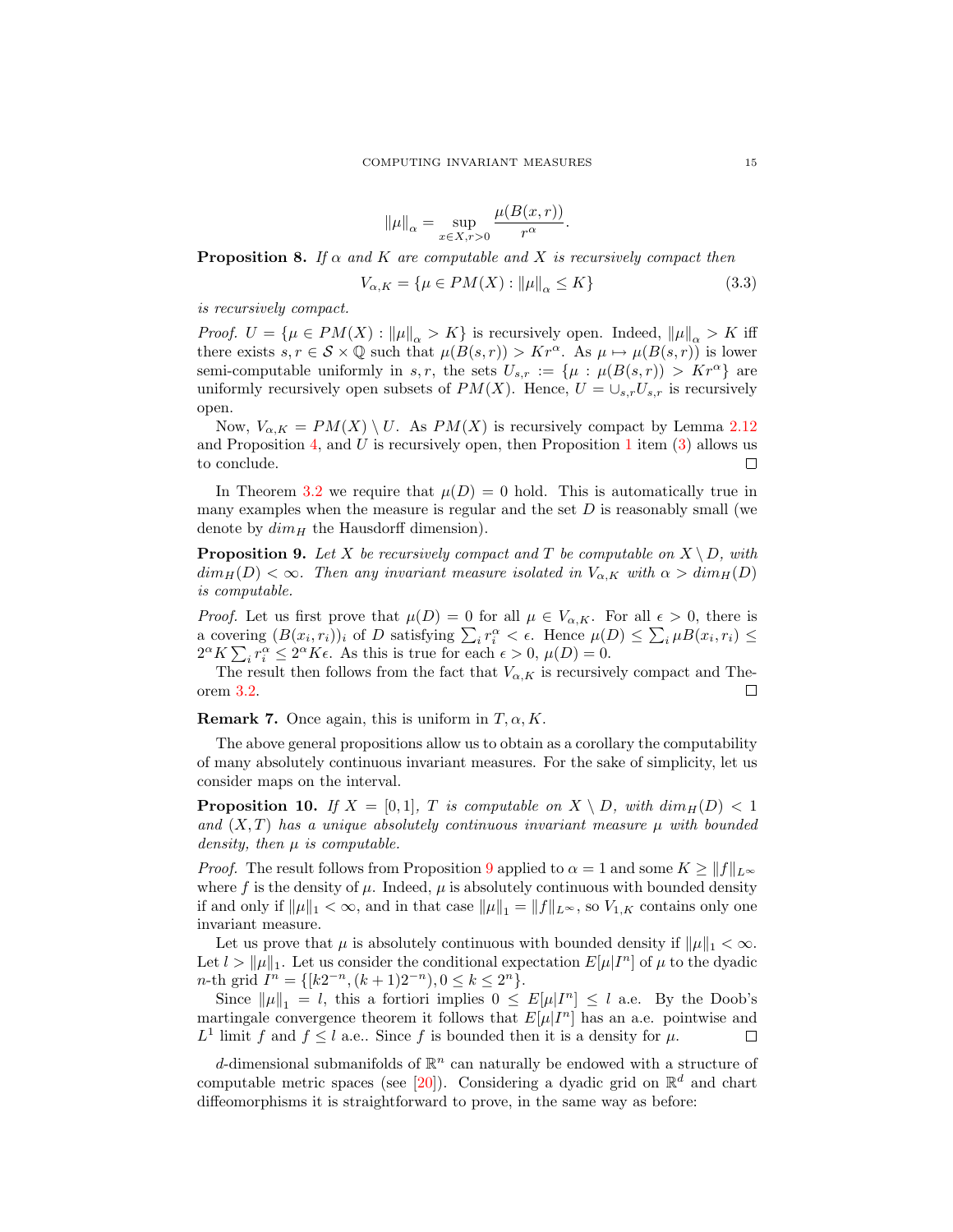**Corollary 5.** Let X be a recursively compact d dimensional  $C^1$  submanifold of  $\mathbb{R}^n$  (with or without boundary). If T is computable on  $X \setminus D$ , with  $\dim_H(D) < d$ and  $(X, T)$  has a unique absolutely continuous invariant measure  $\mu$  with bounded density, then  $\mu$  is computable.

As it is well known, interesting examples of systems having a unique absolutely continuous invariant measure (with bounded density as required) are topologically transitive piecewise expanding maps on the interval or expanding maps on manifolds (see [\[36\]](#page-19-16) for precise definitions). Provided that the dynamics is computable we then have by the above propositions that the absolutely continuous invariant measure is computable too.

3.3. Unbounded densities. The above results ensure computability of some absolutely continuous invariant measure with bounded density. If we are interested in situations where the density is unbounded, we can consider a new norm, "killing" singularities.

Let us hence consider a computable function  $f: X \to \mathbb{R}$  and

$$
\|\mu\|_{f,\alpha} = \sup_{x \in X, r>0} \frac{f(x)\mu(B(x,r))}{r^{\alpha}}.
$$

Propositions [8](#page-14-2) and [9](#page-14-0) also hold for this norm. If f is such that  $f(x) = 0$  when  $\lim_{r\to 0} \frac{\mu(B(x,r))}{r^{\alpha}} = \infty$  this can let the norm be finite when the density diverges.

As an example, where this can be applied, let us consider the Manneville Pomeau type maps on the unit interval. These are maps of the type  $x \to x + x^z \pmod{1}$ . When  $1 < z < 2$  the dynamics has a unique absolutely continuous invariant measure  $\mu_z$  having density  $e_z(x)$  which diverges at the origin as  $e_z(x) \approx x^{-z+1}$  and is bounded elsewhere (see [\[26\]](#page-19-17) Section 10 and [\[36\]](#page-19-16) Section 3 e.g.). If we consider the norm  $\|.\|_{f,1}$  with  $f(x) = x^2$  we have that  $\|\mu_z\|_{f,1}$  is finite for each such z. By this it follows that for each such z the measure  $\mu_z$  is computable.

<span id="page-15-0"></span>4. Computable systems with uncomputable invariant measures. We have seen that the technique presented above proves the computability of many absolutely continuous invariant measures which are also physical measures. As we have seen in the introduction, with other techniques it is possible to prove the computability of other physical measures (axiom A systems e.g., see [\[20\]](#page-19-6)). This raises naturally the following question: a computable systems does necessarily have a computable invariant measure? what about ergodic physical measures?

The following is an easy example showing that this is not true in general even in quite regular systems, hence the whole question of computing invariant measures has some subtlety.

Let us consider a system on the unit interval given as follows. Let  $\tau \in (0,1)$ be a lower semi-computable real number which is not computable. There is a computable sequence of rational numbers  $\tau_i$  such that  $\sup_i \tau_i = \tau$ . For each *i*, define  $T_i(x) = \max(x, \tau_i)$  and  $T(x) = \sum_{i \geq 1} 2^{-i} T_i$ . The functions  $T_i$  are uniformly computable so  $T$  is also computable.

The system  $([0, 1], T)$  is hence a computable dynamical system. T is nondecreasing, and  $T(x) > x$  if and only if  $x < \tau$ . This system has a physical ergodic invariant measure which is  $\delta_{\tau}$ , the Dirac measure placed on  $\tau$ . The measure is physical because  $\tau$  attracts all the interval at its left. Since  $\tau$  is not computable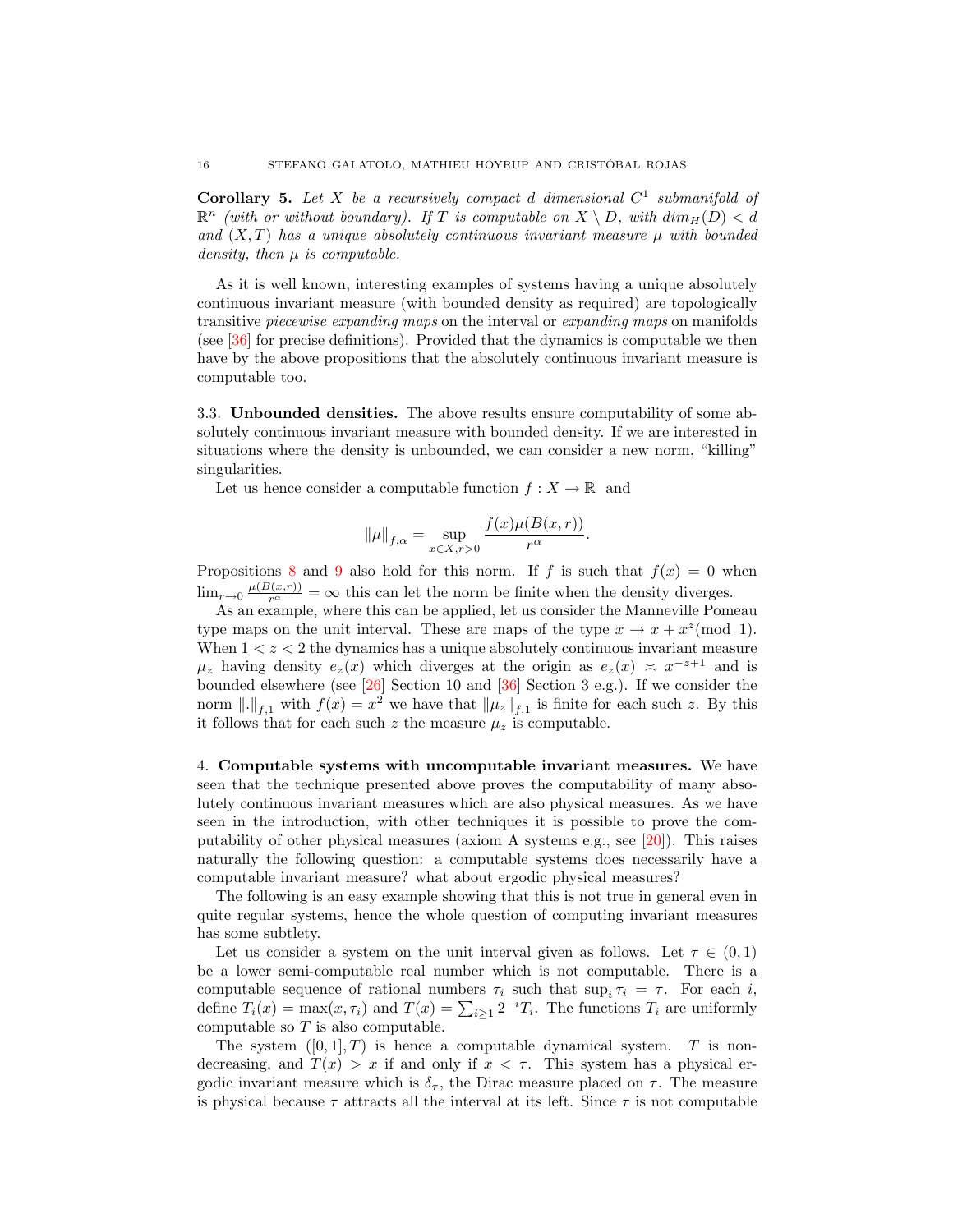

FIGURE 1. The map  $T$ .

then  $\delta_{\tau}$  is not computable. We remark that coherently with the previous theorems  $\delta_{\tau}$  is not isolated.

It is easy to prove, by a simple dichotomy argument, that a computable function from [0, 1] to itself must have a computable fixed point. Hence it is not possible to construct a system over the interval having no computable invariant measure (we always have the  $\delta$  over the fixed point). With some more work we will see that such an example can be constructed on the circle.

<span id="page-16-0"></span>4.1. A computable system without computable invariant measures. We go further and exhibit a computable dynamical system on a compact space which has no computable invariant probability measure.

We consider the unit circle S, identified with  $\mathbb{R}/\mathbb{Z}$ . It naturally has a computable metric structure inherited from that of  $\mathbb{R}$ . As said before, on  $S$ , there is a computable map with no computable invariant probability measure. We construct such a map  $T : [0,1] \to \mathbb{R}$  satisfying  $T(1) = T(0) + 1$ , and consider its quotient on the unit circle.

From Proposition [2](#page-8-2) we know that there is a non-empty recursively compact set  $K$ containing no computable point. Let  $U = (0,1) \setminus K$ : this is a r.e. open set, so there are computable sequences  $a_i, b_i$   $(i \geq 1)$  such that  $0 < a_i < b_i < 1$  and  $U = \bigcup_i (a_i, b_i)$ . Let us define non-decreasing, uniformly computable functions  $f_i : [0,1] \rightarrow [0,1]$  such that  $f_i(x) > x$  if  $x \in (a_i, b_i)$  and  $f_i(x) = x$  otherwise. For instance,  $f_i(x) = 2x - a_i$ on  $[a_i, \frac{a_i + b_i}{2}]$  and  $f_i(x) = b_i$  on  $\left[\frac{a_i + b_i}{2}, b_i\right]$ .

As neither 0 nor 1 belongs to K, there is a rational number  $\epsilon > 0$  such that  $K \subseteq [\epsilon, 1-\epsilon]$ . Let us define  $f : [0,1] \to \mathbb{R}$  by  $f(x) = x$  on  $[\epsilon, 1-\epsilon]$ ,  $f(x) = 2x-(1-\epsilon)$ on  $[1 - \epsilon, 1]$  and  $f(x) = \epsilon$  on  $[0, \epsilon]$ .

We then define the map  $T : [0,1] \rightarrow \mathbb{R}$  by  $T(x) = \frac{f}{2} + \sum_{i \geq 2} 2^{-i} f_i$ . T is computable and non-decreasing, and  $T(x) > x$  if and only if  $x \in [0,1] \setminus K$ . As  $T(1) = 1 + \frac{\epsilon}{2} = 1 + T(0)$ , we can take the quotient of T modulo 1.

**Proposition 11.**  $W = U \cup [0, \epsilon) \cup (1 - \epsilon, 1]$  is a strictly invariant set:  $T^{-1}W = W$ . *Proof.* If  $x \notin W$  then  $T(x) = x \notin W$ .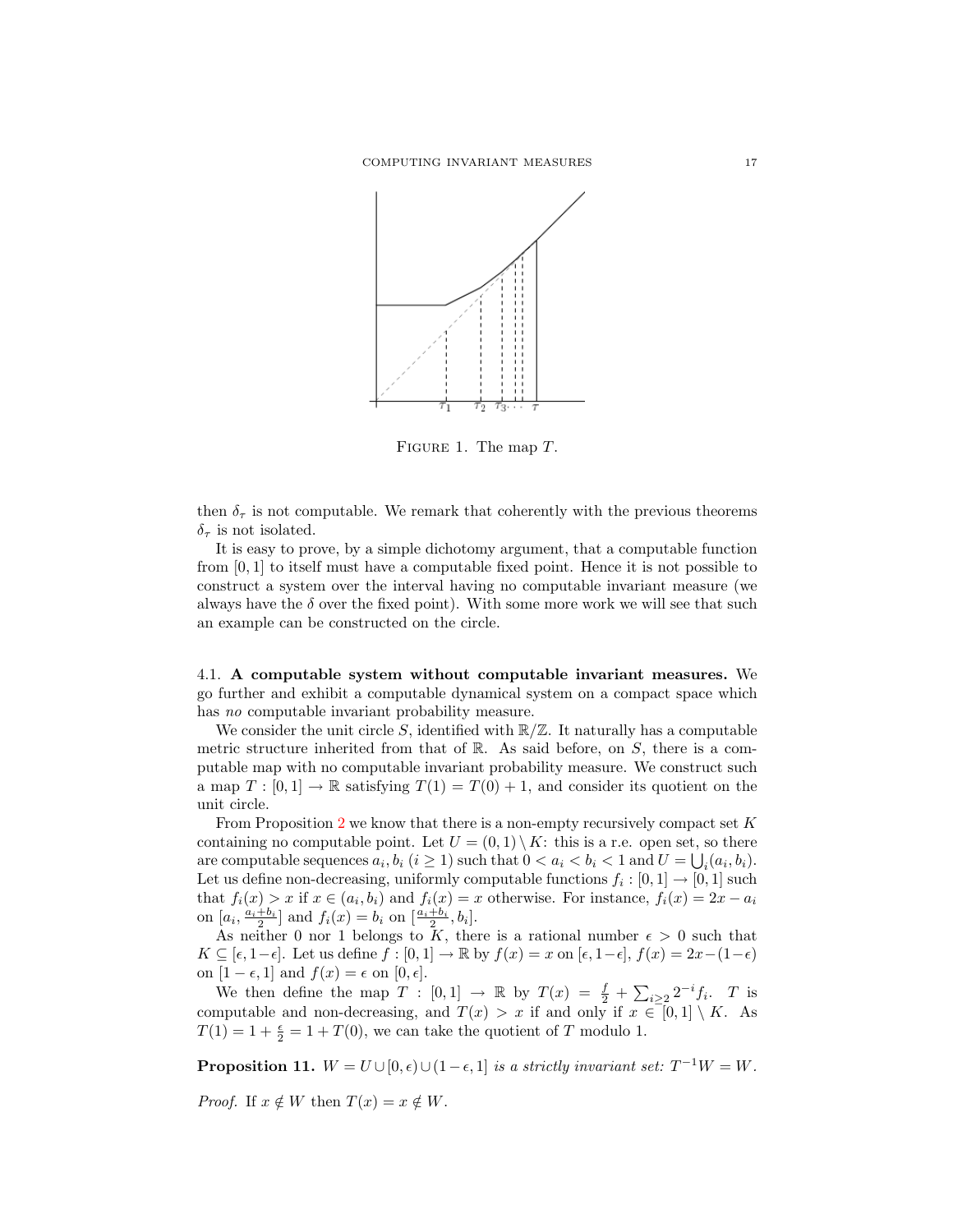

FIGURE 2. The map  $f_i$ .



FIGURE 3. The map  $T$ .

If  $x \in W$  then  $T(x) \in W$ . Indeed, if  $T(x) \notin W$ ,  $T(x)$  is a fixed point so T is constant on  $[x, T(x)]$  (T is non-decreasing). Let q be any rational number in  $(x, T(x))$ :  $T(x) = T(q)$  is then computable, but does not belong to W: impossible. □

<span id="page-17-0"></span>**Proposition 12.** The map  $T$  is computable but has no computable invariant probability measure.

Let  $x \in [0,1]$ : the trajectory of x is "non-decreasing" and converges to the first point above x which is not in U,  $\inf([x,1] \setminus U)$  or to  $\min(K)$  if  $x > \sup(K)$ . More precisely, there are two cases: (i) if  $x \notin U$  then x is a fixed point (unstable on the right), (ii) if  $x \in U$  then the trajectory of x converges to a lower semi-computable fixed point (non-computable, as it does not belong to  $U$ ).

**Lemma 4.1.** Let  $\mu$  be an invariant probability measure: then  $\mu(K^c) = 0$ .

*Proof.* Obviously  $\mu(0) = 0$  because 0 is not periodic. Let  $(a, b) = (a_i, b_i)$  be an interval from the description of U. Since  $T^n(a)$  and  $T^n(b)$  tends to some non computable  $\alpha$  (and then are not stationary, as they are computable), the interval  $(a, b)$  is wandering. Hence, by Poincaré recurrence theorem it has null measure.  $\Box$ 

*Proof.* (of proposition [12\)](#page-17-0) We can conclude: let  $\mu$  be a computable invariant probability measure: by the above lemma its support is then included in the complement of W. But the support of a computable probability measure always contains computable points (see proposition [7\)](#page-11-5) : contradiction. $\Box$ 

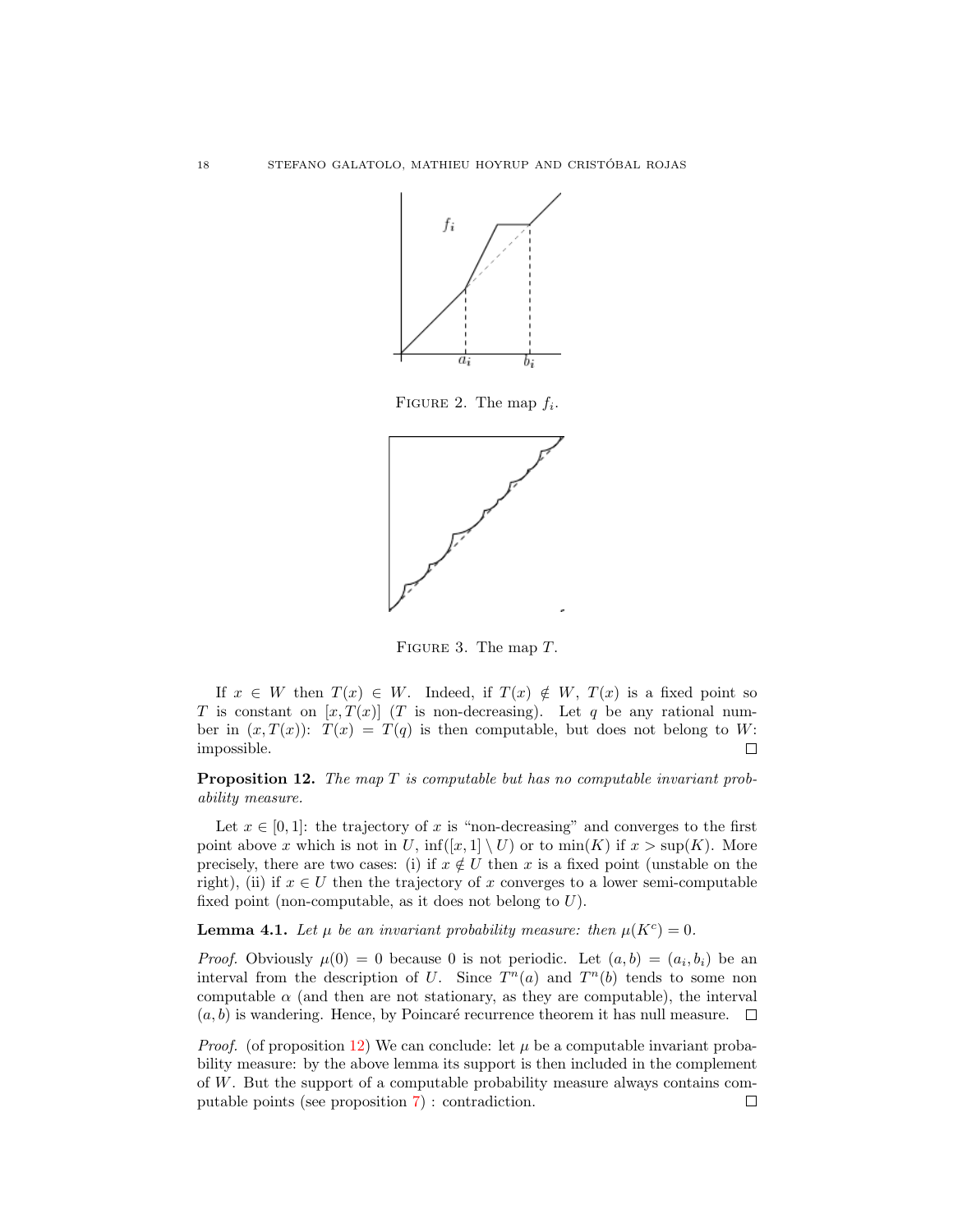Actually, the set of invariant measures is exactly the set of measures which give null weight to W. It is easy to see that in the above system the set of invariant measures is a convex recursive compact set. Indeed, the function  $\mu \to \mu(W)$  is lower semi-computable, so  $\{\mu : \mu(W) > 0\}$  is a recursive open set. Its complement is then a recursive compact set, as the whole space of probability measures is a recursive compact set. The above example hence shows an example of a convex, and recursive compact set whose extremal points are not computable. We also notice that with a slightly modification of the various  $f_i$  (see Fig. 2) it is possible to give also a smooth system having the same properties as the examples in this section.

We end by remarking that the construction we have presented here has been adapted by Stephen Simpson (unpublished) to prove the following theorem in reverse mathematics:

**Theorem 4.2.** WKL<sub>0</sub> is equivalent over  $RCA_0$  to the statement that for every selfhomeomorphism of a compact metric space there exists an invariant probability measure.

(See also the WKL<sub>0</sub> version of the Schauder Fixed Point Theorem,  $\left[33, 32\right]$ , Theorem IV.7.9].)

#### **REFERENCES**

- <span id="page-18-6"></span>[\[1\]](http://www.ams.org/mathscinet-getitem?mr=MR2129498&return=pdf) L. Ambrosio, N. Gigli and G. Savare, *Gradient flows: In metric spaces and in the space of* probability measures, in "Lectures in Mathematics ETH Zürich," Birkhäuser Verlag, Basel,  $(2005)$
- <span id="page-18-10"></span>[\[2\]](http://www.ams.org/mathscinet-getitem?mr=MR2550151&return=pdf) J. Avigad, P. Gerhardy and H. Towsner, Local stability of ergodic averages, Transactions of the American Mathematical Society, 362 (2010), 261–288.
- <span id="page-18-2"></span>[\[3\]](http://www.ams.org/mathscinet-getitem?mr=MR2321782&return=pdf) L. Bienvenu and W. Merkle, Effective randomness for computable probability measures, Electr. Notes Theor. Comput. Sci., 167 (2007), 117–130.
- [\[4\]](http://www.ams.org/mathscinet-getitem?mr=MR2352604&return=pdf) I. Binder, M. Braverman and M. Yampolsky, Filled Julia sets with empty interior are computable, Journal FoCM, 7 (2007), 405–416.
- [\[5\]](http://www.ams.org/mathscinet-getitem?mr=MR2215607&return=pdf) I. Binder, M. Braverman and M. Yampolsky, On computational complexity of Siegel Julia sets, Commun. Math. Phys., 264 (2006), 317-334.
- <span id="page-18-3"></span>[\[6\]](http://www.ams.org/mathscinet-getitem?mr=MR1299502&return=pdf) M. L. Blank, Pathologies generated by round-off in dynamical systems, Physica D., 78 (1994), 93–114.
- <span id="page-18-7"></span>[\[7\]](http://www.ams.org/mathscinet-getitem?mr=MR1037009&return=pdf) M. L. Blank, Small perturbations of chaotic dynamical systems, Russian Mathematical Surveys, 44 (1989), 1–33.
- <span id="page-18-4"></span>[\[8\]](http://www.ams.org/mathscinet-getitem?mr=MR2013565&return=pdf) Vasco Brattka and Gero Presser, Computability on subsets of metric spaces, Theoretical Computer Science, 305 (2003), 43–76.
- [\[9\]](http://www.ams.org/mathscinet-getitem?mr=MR2220099&return=pdf) M. Braverman and M. Yampolsky, Non-computable Julia sets, Journ. Amer. Math. Soc., 19 (2006), 551–578.
- <span id="page-18-8"></span>[\[10\]](http://www.ams.org/mathscinet-getitem?mr=MR0656285&return=pdf) A. A. Brudno, Entropy and the complexity of the trajectories of a dynamical system, Trans. Mosc. Math. Soc., 44 (1983), 127–151.
- <span id="page-18-9"></span>[\[11\]](http://www.ams.org/mathscinet-getitem?mr=MR2165706&return=pdf) J-R. Chazottes, P. Collet and B. Schmitt, Statistical consequences of the Devroye inequality for processes. Applications to a class of non-uniformly hyperbolic dynamical systems, Nonlinearity, 18 (2005), 2341–2364.
- <span id="page-18-5"></span>[12] P. Collins, Computability and representations of the zero set, Theoretical Computer Science, 221 (2008), 37–43.
- [\[13\]](http://www.ams.org/mathscinet-getitem?mr=MR1427710&return=pdf) M. Dellnitz and A. Hohmann, A subdivision algorithm for the computation of unstable manifolds and global attractors, Numerische Mathematik, 75 (1997), 293-317.
- [\[14\]](http://www.ams.org/mathscinet-getitem?mr=MR1668207&return=pdf) M. Dellnitz and O. Junge, On the approximation of complicated dynamical behavior, SIAM Journal on Numerical Analysis, 36 (1999), 491–515.
- <span id="page-18-0"></span>[\[15\]](http://www.ams.org/mathscinet-getitem?mr=MR1200085&return=pdf) J. Ding, Q. Du and T. Y. Li, High order approximation of the Frobenius-Perron operator, Applied Mathematics and Computation, 53 (1993), 151–171.
- <span id="page-18-1"></span>[\[16\]](http://www.ams.org/mathscinet-getitem?mr=MR1663465&return=pdf) J. Ding and A. Zhou, The projection method for computing multidimensional absolutely continuous invariant measures, Journal of Statistical Physics, 77 (1994), 899–908.